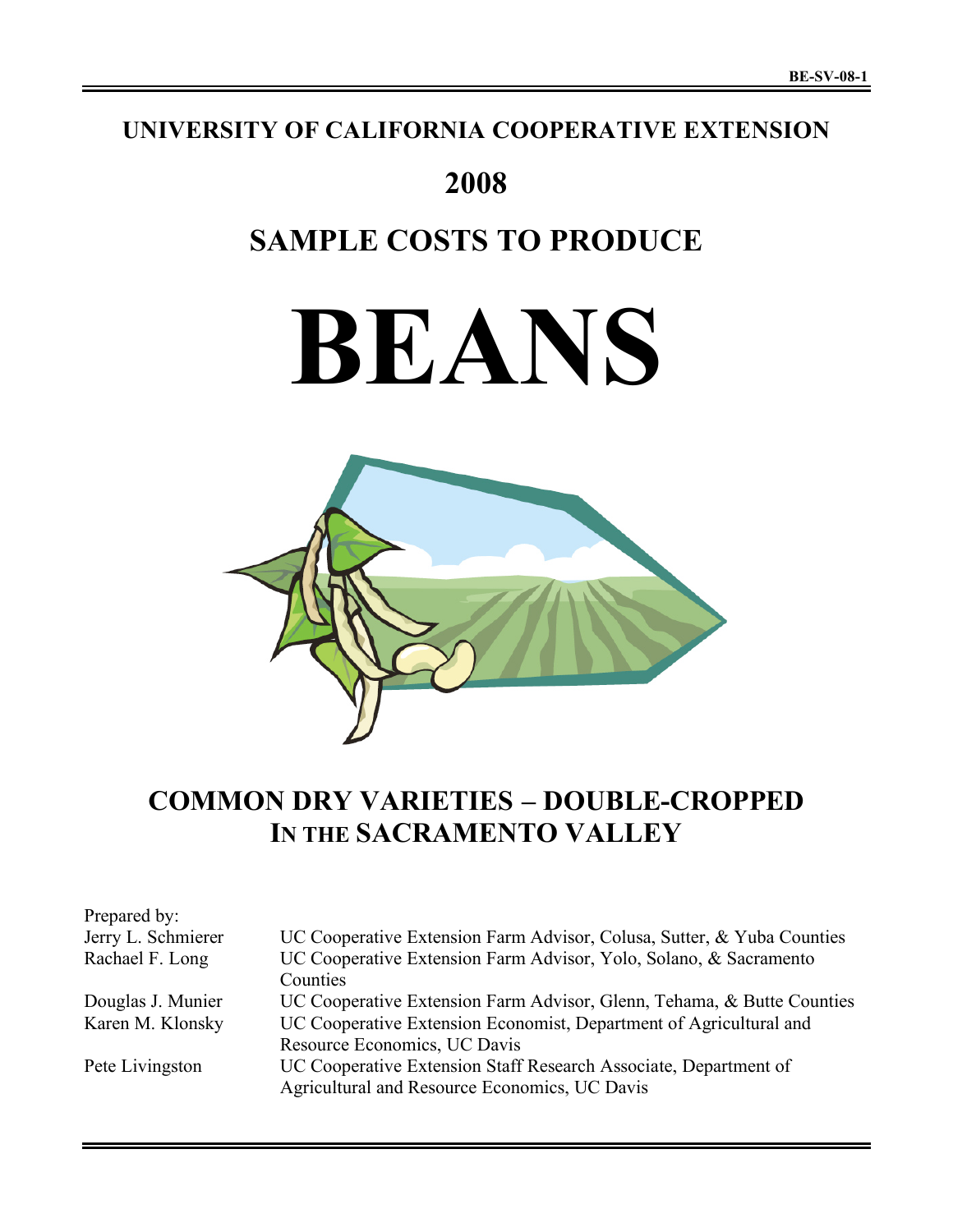## **STUDY CONTENTS**

|         |                                                                               | 2   |
|---------|-------------------------------------------------------------------------------|-----|
|         |                                                                               |     |
|         |                                                                               |     |
|         |                                                                               | 6   |
|         |                                                                               | 7   |
|         |                                                                               |     |
|         |                                                                               |     |
|         |                                                                               | -12 |
| Table 3 |                                                                               |     |
|         | Table 4. WHOLE FARM ANNUAL EQUIPMENT, INVESTMENT, AND BUSINESS OVERHEAD COSTS | 14  |
|         |                                                                               | 15  |
|         |                                                                               | -16 |
|         |                                                                               |     |
|         |                                                                               |     |
|         |                                                                               |     |

## **INTRODUCTION**

Sample costs to produce common dry beans in the Sacramento Valley are presented in this study. The hypothetical farm used in this report is 1,500 acres producing 100 acres of dry beans, including light red kidney, canario, large white navy, black turtle, cranberry, and miscellaneous varieties. This study is intended as a guide only, and can be used to make production decisions, determine potential returns, prepare budgets and evaluate production loans. Practices described are based on those production procedures considered typical for this crop and area, but will not apply to every situation. Sample costs for labor, materials, equipment, and custom services are based on current figures. Some costs and practices presented in this study may not be applicable to your situation. A blank column, "*Your Costs*", is provided in Table 1 to enter your costs.

The hypothetical farm operation, production practices, overhead, and calculations are described under the assumptions. For additional information or an explanation of the calculations used in the study call the Department of Agricultural and Resource Economics, University of California, Davis, 530-752- 2414.

Sample Cost of Production studies for many commodities are available and can be requested through the Department of Agricultural and Resource Economics, UC Davis, 530-752-4424. Current studies, those produced during the last five years, can be obtained from selected county UC Cooperative Extension offices or downloaded from the department website http://coststudies.ucdavis.edu.

The University of California prohibits discrimination or harassment of any person on the basis of race, color, national origin, religion, sex, gender identity, pregnancy (including childbirth, and medical conditions related to pregnancy or childbirth), physical or mental disability, medical condition (cancer-related or genetic characteristics), ancestry, marital status, age, sexual problems includes membership, appl

University policy is intended to be consistent with the provisions of applicable State and Federal laws.

Inquiries regarding the University's nondiscrimination policies may be directed to the Affirmative Action/Equal Opportunity Director, University of California, Agriculture and Natural Resources, 1111 Franklin Street, 6th F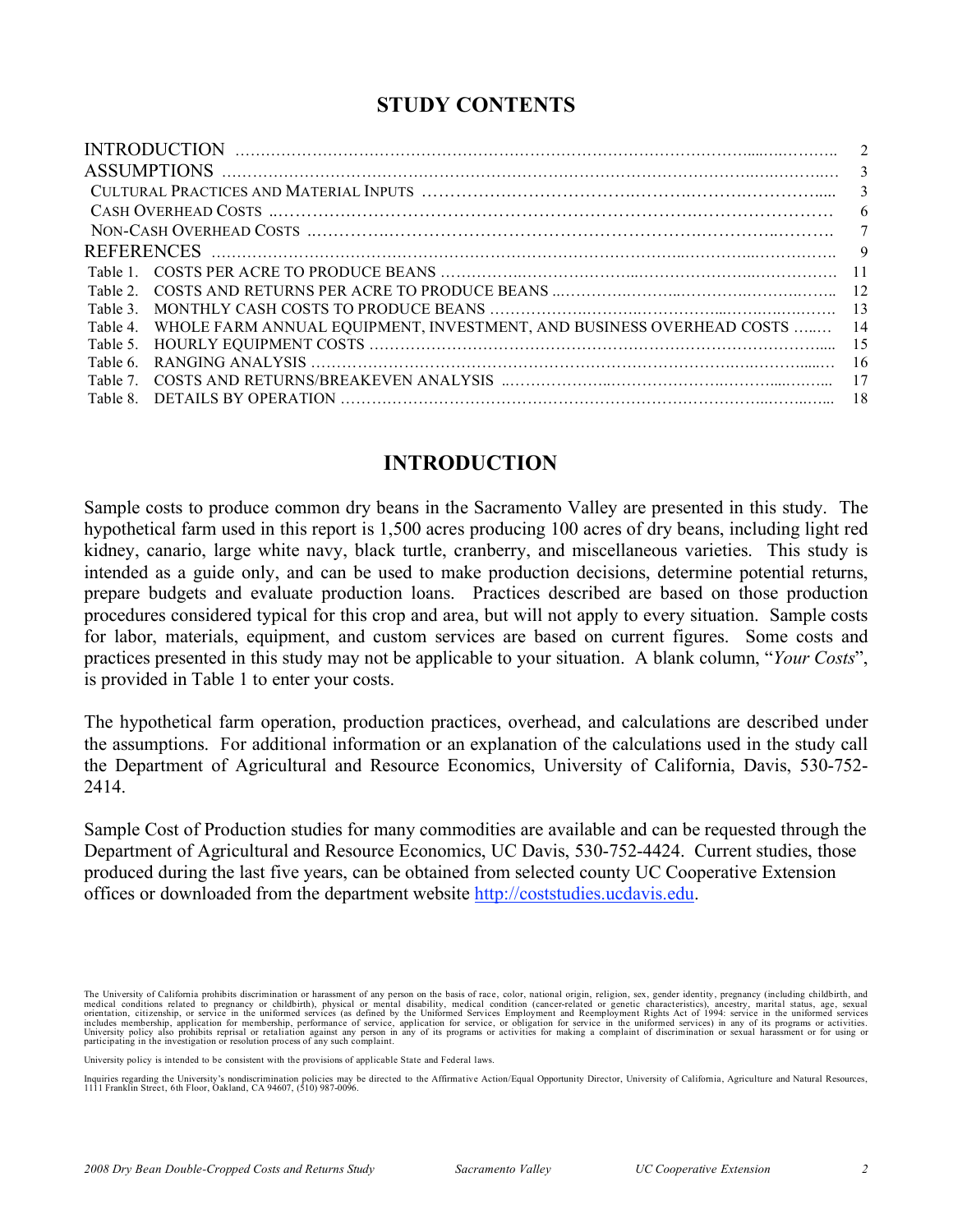## ASSUMPTIONS

The following are assumptions pertaining to sample costs to produce dry beans in the Sacramento Valley. Practices described are not recommendations by the University of California, but rather represent production procedures considered typical of a well managed farm for the Sacramento Valley. Costs and practices detailed in this study may not be applicable to all situations. Cultural practices for the production of dry beans vary by grower and region; variations can be significant. The practices and inputs used in this cost study serve only as a sample or guide. These costs are represented on an annual, per acre basis. **The use of trade names in this report does not constitute an endorsement or recommendation by the University of California nor is any criticism implied by omission of other similar products.**

## **CULTURAL PRACTICES AND MATERIAL INPUTS**

**Land and Share Rent**. This report is based on a 1,500 acre field and row crop farm of which 100 acres are producing dry beans. Rotational crops that might be planted on the remaining 1,400 acres include alfalfa hay, field corn, safflower, sunflower, seed crops, processing tomatoes, and wheat.

Land in this study is leased on a share-rent basis with the land owner receiving 15% of the gross returns from the dry beans. Based on the yield and price assumed in this study land rent is \$100.80 per acre. The land rented includes developed wells and irrigation system. The grower owns a shop and an equipment yard to repair and store equipment.

Labor. Basic hourly wages for workers are \$11.59 and \$8.00 per hour for machine operators and nonmachine (irrigators) workers, respectively. Adding 36% for SDI, FICA, insurance and other benefits raises the total labor costs to \$15.76 per hour for machine operators and \$10.88 per hour for nonmachine labor (personal e-mail from the California Department of Insurance, March 2008). The labor for operations involving machinery are 20% higher than the operation time to account for the additional time involved in equipment set up, moving, maintenance and repair. Any returns above total costs are considered returns to investment.

**Land Preparation**. Primary tillage which includes discing and listing beds is performed in June. Land leveling occurs every eighth year during October in preparation for another crop. The cost of one eighth of the leveling is assigned to the dry bean crop. All operations are done on 100% of the acres unless otherwise noted.

Once every eight years (or 12% of) the field is laser leveled to maintain irrigation efficiency. The ground is disced once with a stubble disc and twice with a finishing disc, in preparation for listing the seedbeds. Beds are listed six rows per pass, 30 inches apart.

**Stand Establishment**. Dry beans are planted in June and seeding is usually completed by early July. Seeds are planted into moist soil and begin to emerge in five to seven days depending on soil temperature. There are several different bean varieties planted in the Sacramento Valley including light red kidney, canario, large white, black turtle, cranberry, and miscellaneous varieties. Beans are planted at 50 to 75 pounds per acre depending on the variety.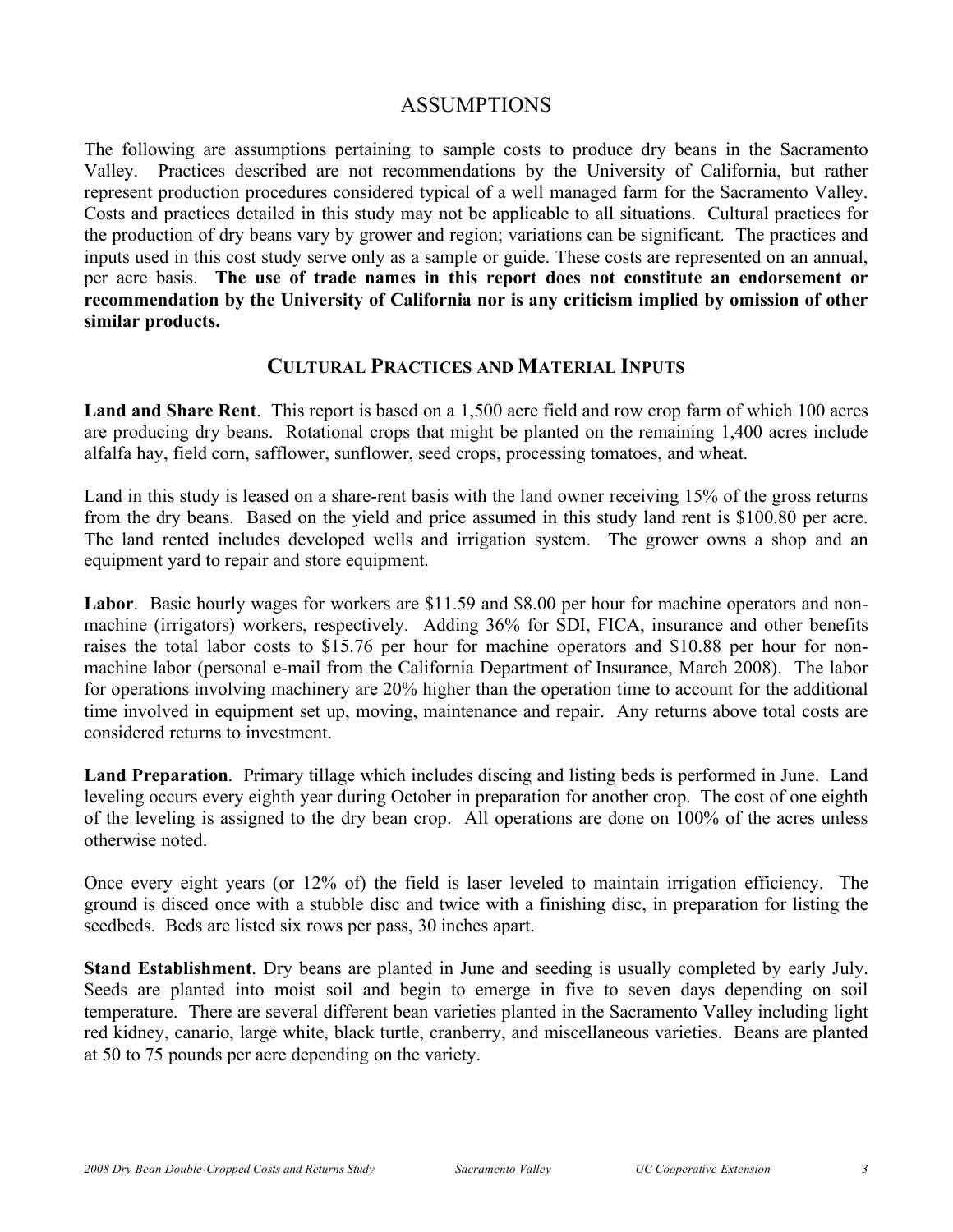**Fertilization**. A starter fertilizer of 8-24-6 is applied during planting at the rate of 20 gallons per acre. Later in the season aqua ammonia is sidedressed (injected) at 80 pounds of nitrogen per acre. Cultivation also occurs during the sidedress operation.

**Irrigation**. Dry beans are furrow irrigated with one preplant and four irrigations during the season. A six acre-inch preplant irrigation plus 22 acre-inches are applied after planting for a total of 28 acreinches of water.

**Weed Management**. Both chemical and cultural practices are used for weed control in this study. Herbicides are applied preplant and mechanically mixed in the soil with two passes of a finish disc. One mechanical cultivation pass is made once the beans have germinated and before row closure in June or July. During the cultivation aqua ammonia is sidedressed into the beds.

**Insect and Disease Management**. The two major pests are spider mites and *Lygus* bugs. In some years corn earworms and armyworms are serious pests damaging developing pods.

Spider mites are treated in July with Kelthane plus Warrior for lygus control during the bloom period. The mite/lygus treatment is applied by ground sprayer.

Disease damage is caused by rhizoctonia and pythium root rot and prevented through seed treatment chemicals and good cultural practices. The seed treatment chemicals are included in the price of the seed.

The pesticides and rates, and cultural practices mentioned in this cost study are a few of those that are listed in the "*UC IPM Pest Management Guidelines, Dry Beans"* and located on the internet at http://www.ipm.ucdavis.edu/PMG/selectnewpest.beans.html. Written recommendations are required for many pesticides and are made by licensed Pest Control Advisors. For information and pesticide use permits, contact the local county Agricultural Commissioner's office.

**Equipment Cash Costs**. Equipment costs are composed of three parts; capital recovery, cash overhead, and operating costs. The operating costs consist of fuel, lubrication, and repairs.

Repair costs are based on purchase price, annual hours of use, total hours of life, and repair coefficients formulated by the American Society of Agricultural Engineers (ASAE). Fuel and lubrication costs are also determined by ASAE equations based on maximum PTO horsepower (hp) and type of fuel used. The fuel and repair cost per acre for each operation in Table 2 is determined by multiplying the total hourly operating cost in Table 5 for each piece of equipment used for the cultural practice by the number of hours per acre for that operation. Tractor time is 10% higher than implement time for a given operation to account for setup time. Prices for on-farm delivery of diesel and gasoline are \$3.54 and \$3.57 per gallon, respectively.

**Harvest**. All harvest operations are performed by a custom harvester. Once the beans are mature they are cut below ground level with a set of tractor-mounted knives. Six to eight rows are cut in one pass and left to dry on top of the beds. One or two days later, depending on bean moisture, the cut beans are raked into windrows. Each windrow consists of six to eight rows combined into one row. If windrowed beans are rained on, additional rakings may be used to turn and dry the lower portion of the windrow. Beans are ready for harvest when they reach approximately 12% moisture.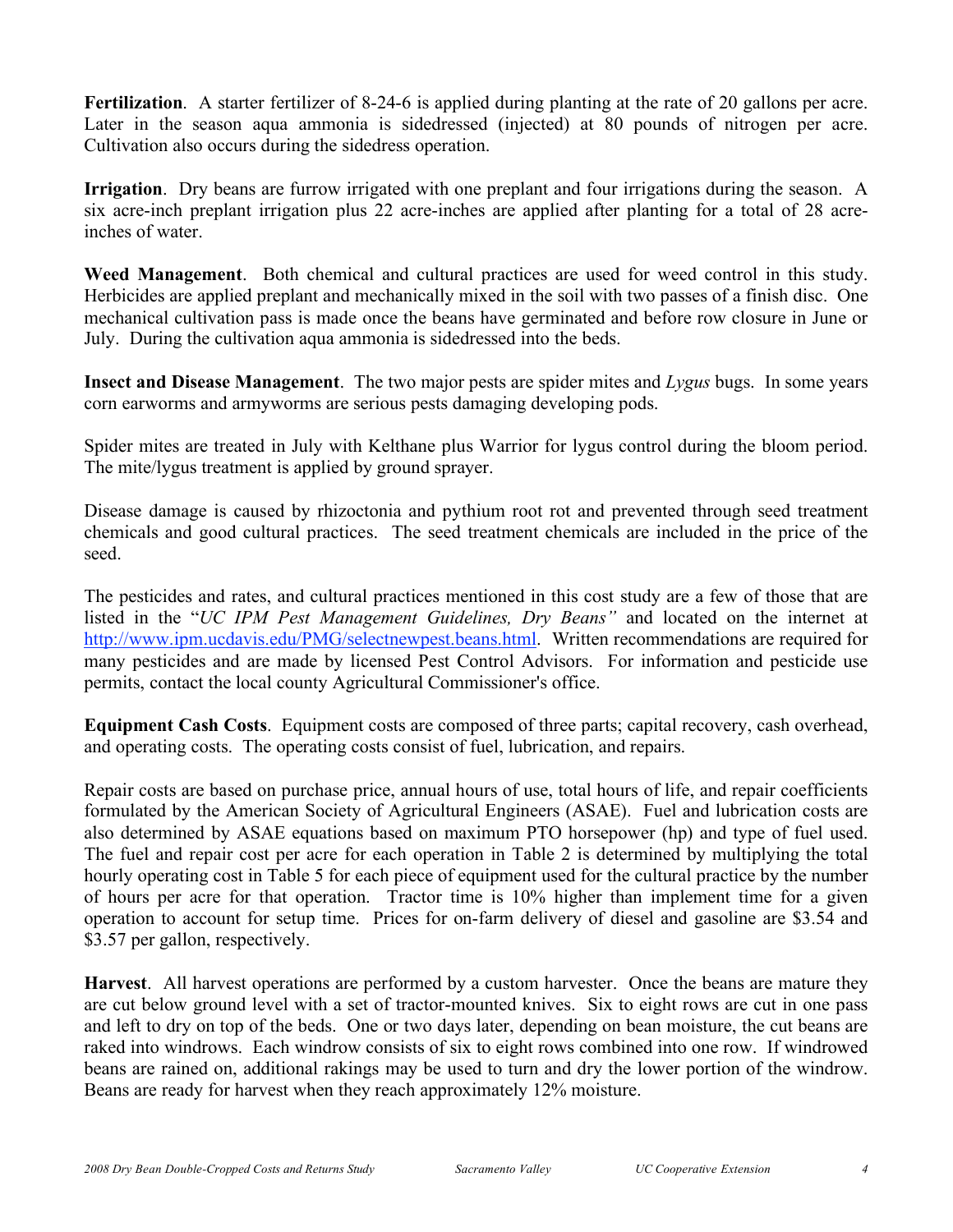Beans are cut, windrowed by a custom operator for a rate of \$30.00 per acre. Threshing costs \$2.00 per hundredweight (cwt) by a custom operator based on the field weight. Beans are hauled from the field to the warehouse for \$0.65 per hundredweight. Postharvest bean costs include cleaning, bagging, storage, and insurance at the warehouse for a charge of \$3.80 per cwt.

Growers may choose to own harvesting equipment, purchase either new or used, or hire a custom harvester to perform the harvest. Many factors are important in deciding which harvesting option a grower uses. These considerations and appropriate method of analysis are discussed in *"Acquiring alfalfa hay harvest equipment: A financial analysis of alternatives".*

**Assessments**. Dry bean growers pay a fee to the Dry Bean Advisory Board based on yields. The assessment has two components. First, is a basic fee of \$0.175 per cwt for any variety of bean produced. The second assessment ranges from \$0.03 to \$0.07 per cwt depending on the variety grown. A combined assessment of \$0.225 per cwt is used in this study.

**Yields**. The crop yield used in this study is 20.0 cwt per acre at 12% moisture. The yield is after

cleaning at the warehouse. Yields for various unspecified bean varieties during the years 2002- 2006 are indicated in Table A. Sutter County reports some acreage of pink and red kidney beans grown and yields and prices from 2002 through 2004 are shown in Table B.

| Table A. Dry bean yields for counties in the Sacramento Valley $§$ <sup><math>\ddag</math></sup> |      |      |      |           |      |  |  |  |  |  |
|--------------------------------------------------------------------------------------------------|------|------|------|-----------|------|--|--|--|--|--|
| County                                                                                           | 2002 | 2003 | 2004 | 2005      | 2006 |  |  |  |  |  |
| <b>Butte</b>                                                                                     | 22.0 | 23.8 | 22 Q | 17.2      | 23.8 |  |  |  |  |  |
| Colusa                                                                                           | 19.6 | 19.2 | 20.0 | 17.6      | 18.0 |  |  |  |  |  |
| Glenn                                                                                            | 18.0 | 26.6 | 25.0 | 21.0      | 27.4 |  |  |  |  |  |
| Sacramento                                                                                       | 16.0 | 24.0 | 16.0 | <b>NA</b> | NA.  |  |  |  |  |  |
| Solano                                                                                           | 16.6 | 24.8 | 20.4 | 20.6      | 20.8 |  |  |  |  |  |
| Sutter                                                                                           | 16.2 | 13.4 | 15.2 | 11.6      | 16.2 |  |  |  |  |  |
| Tehama                                                                                           | 17.8 | 20.0 | 18.8 | NA        | NA.  |  |  |  |  |  |
| <b>Annual Average</b><br><b>COLLEGE</b>                                                          | 18.0 | 21.7 | 19.6 | 17.6      | 21.2 |  |  |  |  |  |

§ Data from County Crop Reports, 2003-2007. Published by California Agricultural Statistics Service.  $\stackrel{\dagger}{\ast}$  Bean varieties are unspecified in the crop reports.

## **Table B. Pink and red kidney bean acres, yields, and prices for Sutter County §**

|         |       | <b>Harvested Acres</b> |                  | Yields                       |              | Price                    |
|---------|-------|------------------------|------------------|------------------------------|--------------|--------------------------|
| Year    | Pinks | <b>Red Kidnevs</b>     | <b>Pinks</b>     | <b>Red Kidneys</b>           | <b>Pinks</b> | <b>Red Kidneys</b>       |
|         |       |                        |                  | --------- Cwt/Acre --------- |              | -------- S/Cwt --------- |
| 2002    | 700   | 515                    | $\overline{3.2}$ | .5.4                         | 25.00        | 32.63                    |
| 2003    | 486   | 739                    | l 5.4            | 14.6                         | 27.07        | 32.86                    |
| 2004    | 305   | 252                    | l 3.2            | 16.0                         | 26.00        | 33.19                    |
| Average | 497   | 502                    | 13.9             | 15.3                         | 26.02        | 32.89                    |

§ Data from Sutter County Crop Reports, 2002-2006.

**Returns**. Due to the different varieties of beans grown in the Sacramento Valley, prices will vary. A current price of a \$35.00 per cwt is used to estimate income from the sale of dry beans. Prices for unspecified common dry bean varieties for the past five years are shown in Table C.

|  |  |  |  |  | Table C. Dry bean prices for counties in the Sacramento Valley <sup>§‡</sup> |  |
|--|--|--|--|--|------------------------------------------------------------------------------|--|
|--|--|--|--|--|------------------------------------------------------------------------------|--|

| County                | 2002    | 2003    | 2004    | 2005    | 2006      |
|-----------------------|---------|---------|---------|---------|-----------|
|                       |         |         |         |         |           |
| <b>Butte</b>          | \$33.18 | \$33.03 | \$33.03 | \$35.23 | \$38.03   |
| Colusa                | \$32.00 | \$30.00 | \$33.00 | \$36.00 | \$38.00   |
| Glenn                 | \$33.68 | \$29.93 | \$36.97 | \$35.00 | \$39.00   |
| Sacramento            | \$27.18 | \$29.00 | \$30.42 | NA      | <b>NA</b> |
| Solano                | \$29.00 | \$29.05 | \$31.75 | \$31.80 | \$37.85   |
| Sutter                | \$32.41 | \$38.88 | \$31.13 | \$42.44 | \$36.22   |
| Tehama                | \$31.25 | \$30.50 | \$37.00 | NA.     | NA        |
| <b>Annual Average</b> | \$31.24 | \$31.48 | \$33.33 | \$36.09 | \$37.82   |

§ Data from County Crop Reports, 2003-2007. Published by California Agricultural Statistics Service

‡ Bean varieties are unspecified in the crop reports.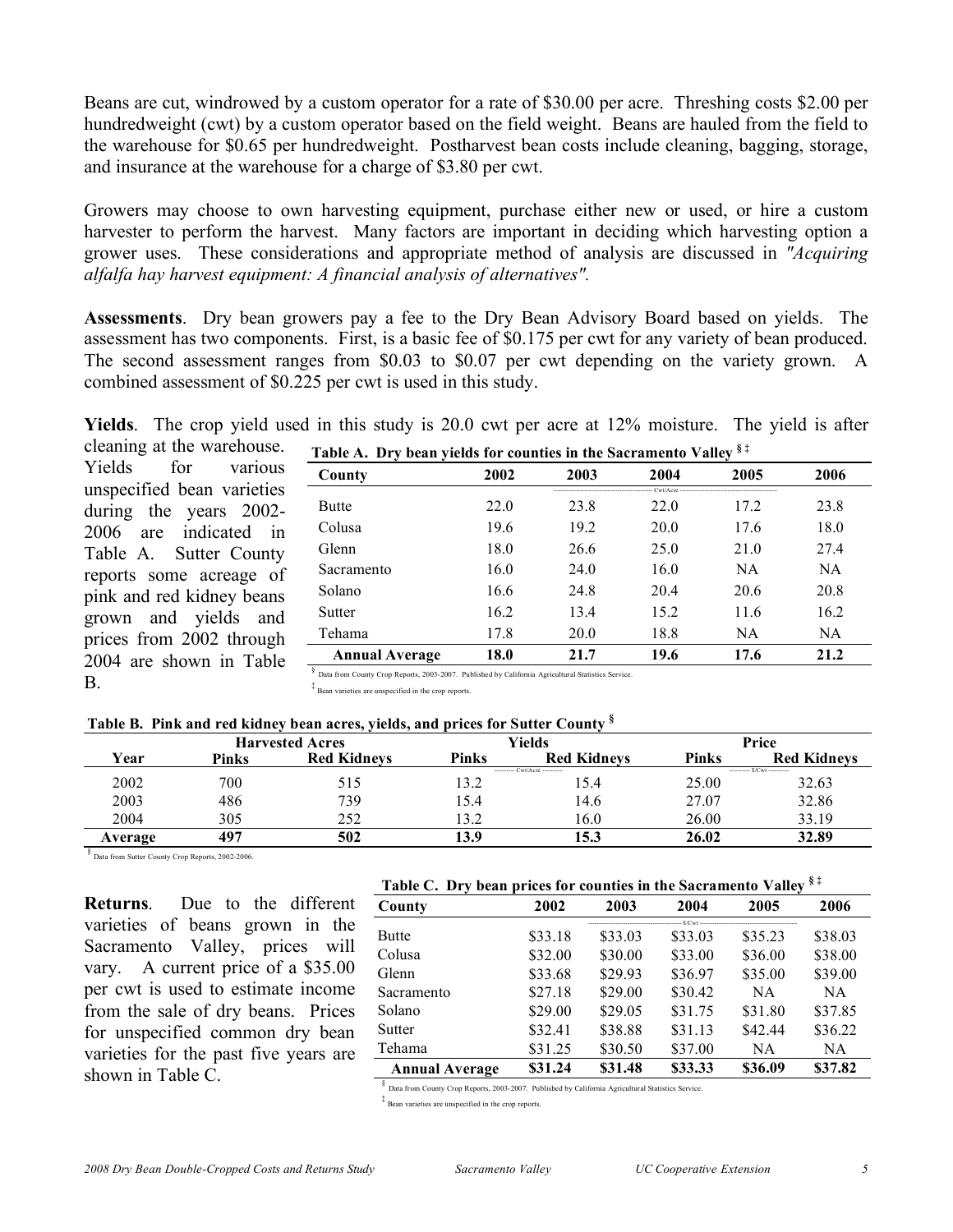**Risk**. Risks associated with dry bean production are not assigned a production cost. While this study makes an effort to model a production system based on typical, real world practices, it cannot fully represent financial, agronomic and market risks which affect the profitability and economic viability of dry bean production. Though, not used in this study, crop insurance is a risk management tool available to growers.

## **CASH OVERHEAD COSTS**

**Cash Overhead**. Cash overhead consists of various cash expenses paid out during the year that are assigned to the whole farm and not to a particular operation. These costs include property taxes, interest on operating capital, office expense, liability and property insurance, and investment repairs.

*Equipment Cash Costs*. Equipment costs are composed of three parts; capital recovery, cash overhead, and operating costs. The operating costs consist of fuel, lubrication, and repairs.

Repair costs are based on purchase price, annual hours of use, total hours of life, and repair coefficients formulated by the American Society of Agricultural Engineers (ASAE). Fuel and lubrication costs are also determined by ASAE equations based on maximum PTO horsepower (hp) and type of fuel used. The fuel and repair cost per acre for each operation in Table 2 is determined by multiplying the total hourly operating cost in Table 5 for each piece of equipment used for the cultural practice by the number of hours per acre for that operation. Tractor time is 10% higher than implement time for a given operation to account for setup time. Prices for on-farm delivery of diesel and gasoline are \$3.54 and \$3.57 per gallon, respectively.

*Property Taxes*. Counties charge a base property tax rate of 1% on the assessed value of the property. In some counties special assessment districts exist and charge additional taxes on property including equipment, buildings, and improvements. For this study, county taxes are calculated as 1% of the average value of the property. Average value equals new cost plus salvage value divided by 2 on a per acre basis.

*Interest on Operating Capital.* Interest on operating capital is based on cash operating costs and is calculated monthly until harvest at a nominal rate of 6.75% per year. A nominal interest rate is the going market cost of borrowed funds.

*Insurance.* Insurance for farm investments vary depending on the assets included and the amount of coverage. Property insurance provides coverage for property loss and is charged at 0.740% of the average value of the assets over their useful life. Liability insurance covers accidents on the farm and costs \$1,350 for the entire farm or \$0.90 per acre.

*Office Expense*: Office and business expenses are estimated at \$11 per acre or \$16,500 for the farm. These expenses include office supplies, telephones, bookkeeping, accounting, legal fees, road maintenance, etc. Cash overhead costs are found in Tables 1, 2, 3 and 4.

## **NON-CASH OVERHEAD COSTS**

**Capital Recovery Costs**. Non-cash overhead is calculated as the capital recovery cost for equipment and other farm investments. Although farm equipment on farms in the Sacramento Valley might be purchased new or used, this study shows the current purchase price for new equipment. The new purchase price is adjusted to 60% to indicate a mix of new and used equipment. Annual ownership costs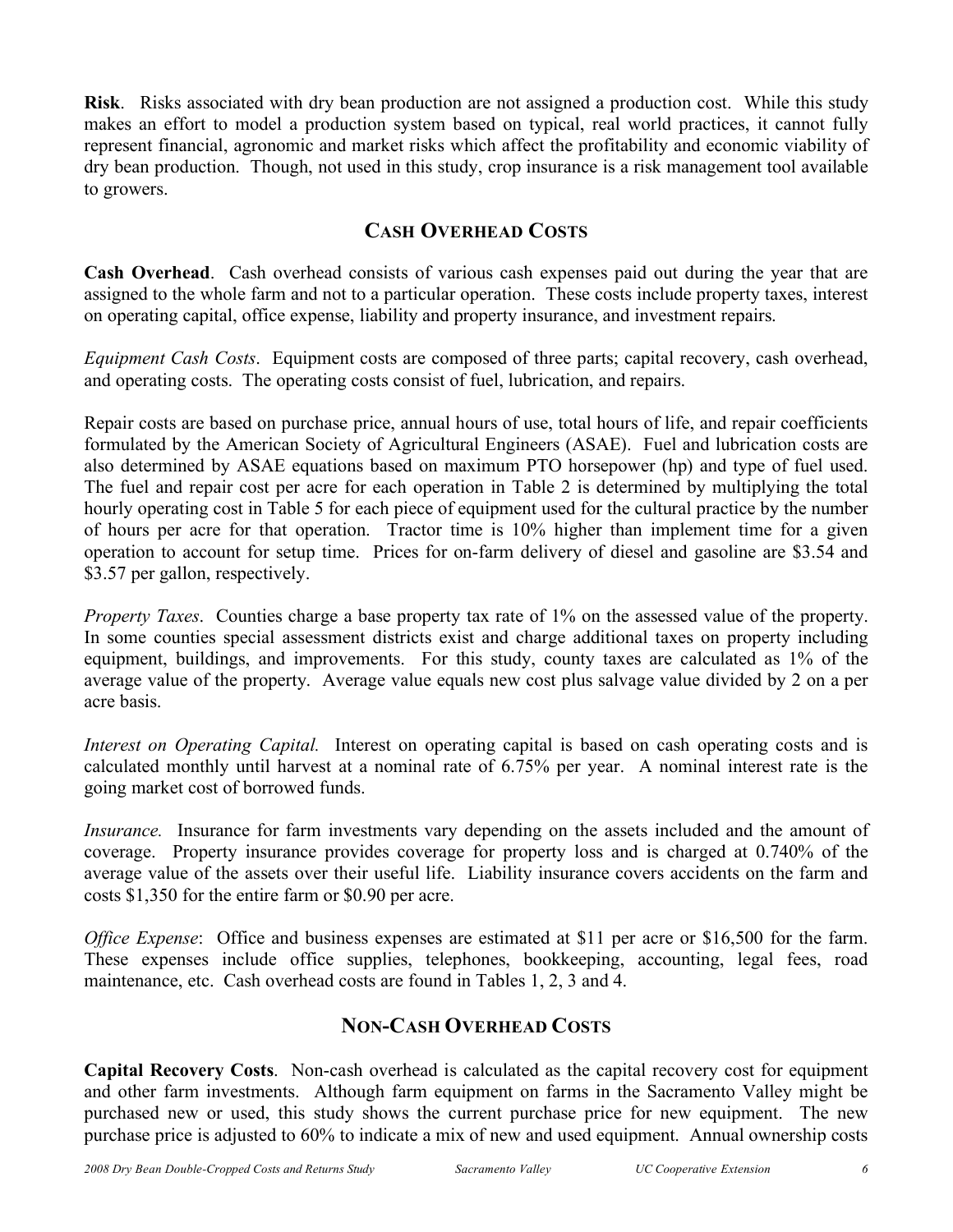(Equipment and Investments) are shown in Tables 1-3, and 5. They represent the capital recovery cost for investments on an annual per acre basis.

*Capital Recovery Costs*. Capital recovery cost is the annual depreciation and interest costs for a capital investment. It is the amount of money required each year to recover the difference between the purchase price and salvage value (unrecovered capital). Put another way, it is equivalent to the annual payment on a loan for the investment with the down payment equal to the discounted salvage value. This is a more complex method of calculating ownership costs than straight-line depreciation and opportunity costs, but more accurately represents the annual costs of ownership because it takes the time value of money into account (Boehlje and Eidman). The calculation for the annual capital recovery costs is as follows.

$$
\begin{bmatrix} \begin{bmatrix} \begin{bmatrix} 1 & 0 \\ 0 & 1 \end{bmatrix} \\ \begin{bmatrix} 2 & 0 \\ 0 & 1 \end{bmatrix} \end{bmatrix} & \begin{bmatrix} 2 & 0 \\ 0 & 1 \end{bmatrix} \end{bmatrix} \end{bmatrix} \times \begin{bmatrix} \begin{bmatrix} 2 & 0 \\ 0 & 1 \end{bmatrix} \\ \begin{bmatrix} 3 & 0 \\ 0 & 1 \end{bmatrix} \end{bmatrix} \end{bmatrix} + \begin{bmatrix} \begin{bmatrix} 3 & 0 \\ 0 & 1 \end{bmatrix} \end{bmatrix} \times \begin{bmatrix} 1 & 0 \\ 0 & 1 \end{bmatrix} \times \begin{bmatrix} 1 & 0 \\ 0 & 1 \end{bmatrix} \times \begin{bmatrix} 1 & 0 \\ 0 & 1 \end{bmatrix} \times \begin{bmatrix} 1 & 0 \\ 0 & 1 \end{bmatrix} \end{bmatrix}
$$

cost of the investment (Boehlje and Eidman). The life in years is estimated by dividing the wear-out *Salvage Value*. Salvage value is an estimate of the remaining value of an investment at the end of its life. For farm machinery (e.g., tractors and implements) the remaining value is a percentage of the new life, as given by ASAE by the annual use in hours. Salvage value is calculated as

## New Price  $\times$  % Remaining Value

depreciate. Salvage value for investments can vary. The purchase price and salvage value for certain Salvage value for other investments including irrigation systems, buildings, and miscellaneous equipment is zero. The salvage value for land is equal to the purchase price because land does not equipment and investments are shown in Table 4.

*Capital Recovery Factor*. Capital recovery factor is the amortization factor or annual payment whose present value at compound interest is 1. It is the function of the interest rate and years of life of the equipment.

*Interest Rate*. The interest rate of 4.25% is used to calculate capital recovery cost is the effective longterm interest rate in April 2008. The interest rate is used to reflect the long-term realized rate of return to these specialized resources that can only be used effectively in the agricultural sector. In other words, the next best alternative use for these resources is in another agricultural enterprise.

**Shop Building.** A shop building is used for equipment maintenance and repair, parts and supply storage, a bathroom, and houses the farm's office. The building encompasses 8,000 square feet, has a concrete floor, and is wired and plumbed as needed to meet building codes.

**Tools**. Includes shop equipment/tools and other tools used on the farm and does not recognize any specific inventory.

**Fuel Tanks and Pumps.** Two 250-gallon fuel tanks using gravity feed are on metal stands. The tanks are setup in a cement containment pad that meets federal, state, and county regulations.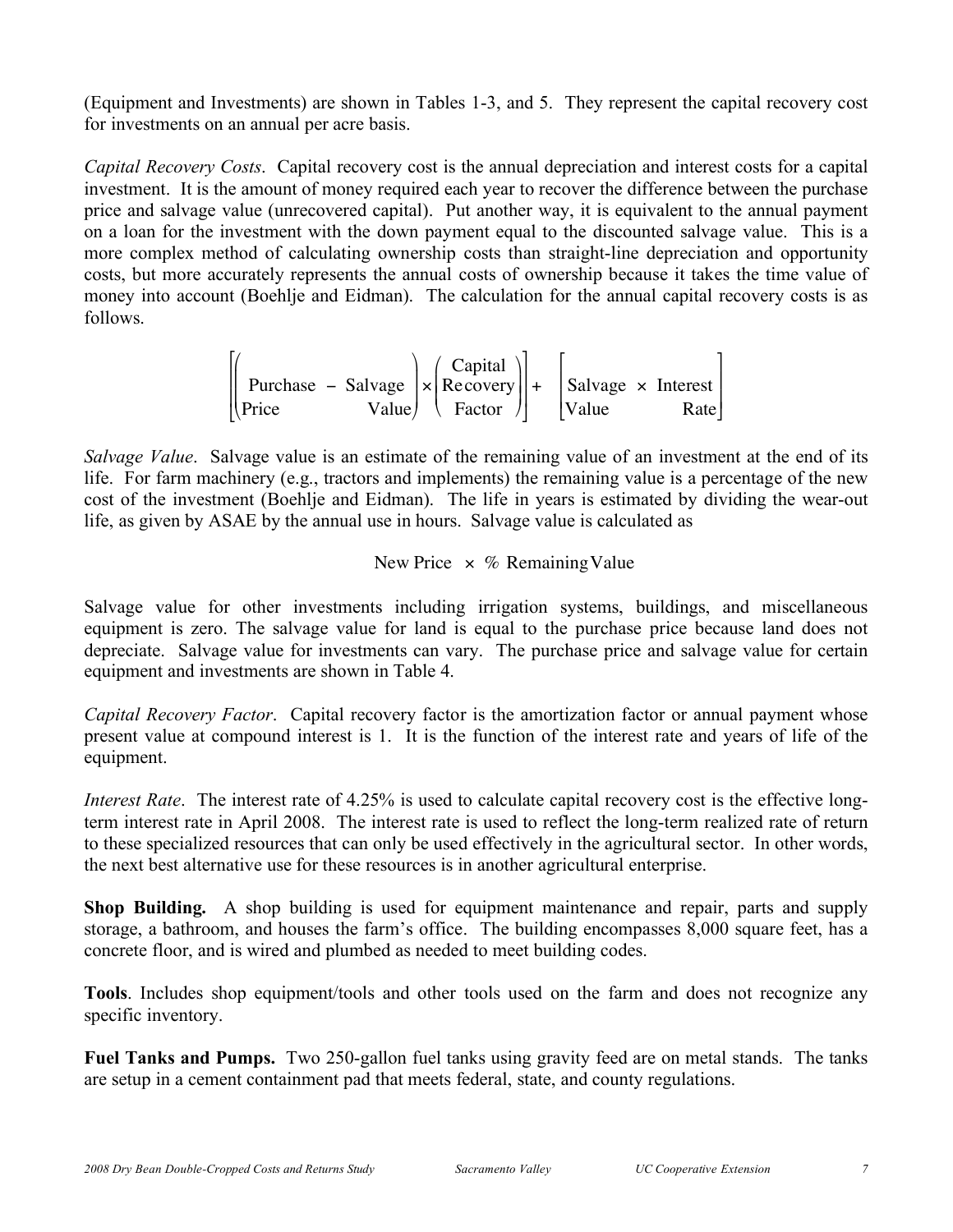**Fuel Wagon.** The farm has a 250 gallon fuel wagon that is used to deliver fuel to equipment in the fields and to pumps powered non-electric engines.

**Tool Carrier.** The tool carrier is used to move equipment to the fields.

**Siphon Tubes**. The irrigation system for the beans consists of surface delivered and pumped water using siphon tubes to irrigated the fields. The permanent irrigation system consists of canals, wells, pumps and motors, and a buried mainline and is included in the land rental costs.

**Equipment.** Although, farm equipment is purchased new or used, the study shows the current purchase price for new equipment. The new purchase price is adjusted to 60% to indicate a mix of new and used equipment. Equipment costs are composed of three parts: non-cash overhead, cash overhead, and operating costs. Both of the overhead factors have been discussed in previous sections. The operating costs consist of repairs, fuel, and lubrication and are discussed under operating costs.

**Table Values.** Due to rounding, the totals may be slightly different from the sum of the components.

**Acknowledgment**. Appreciation is expressed to Tarke Warehouse and other cooperators who provided support and information for this study.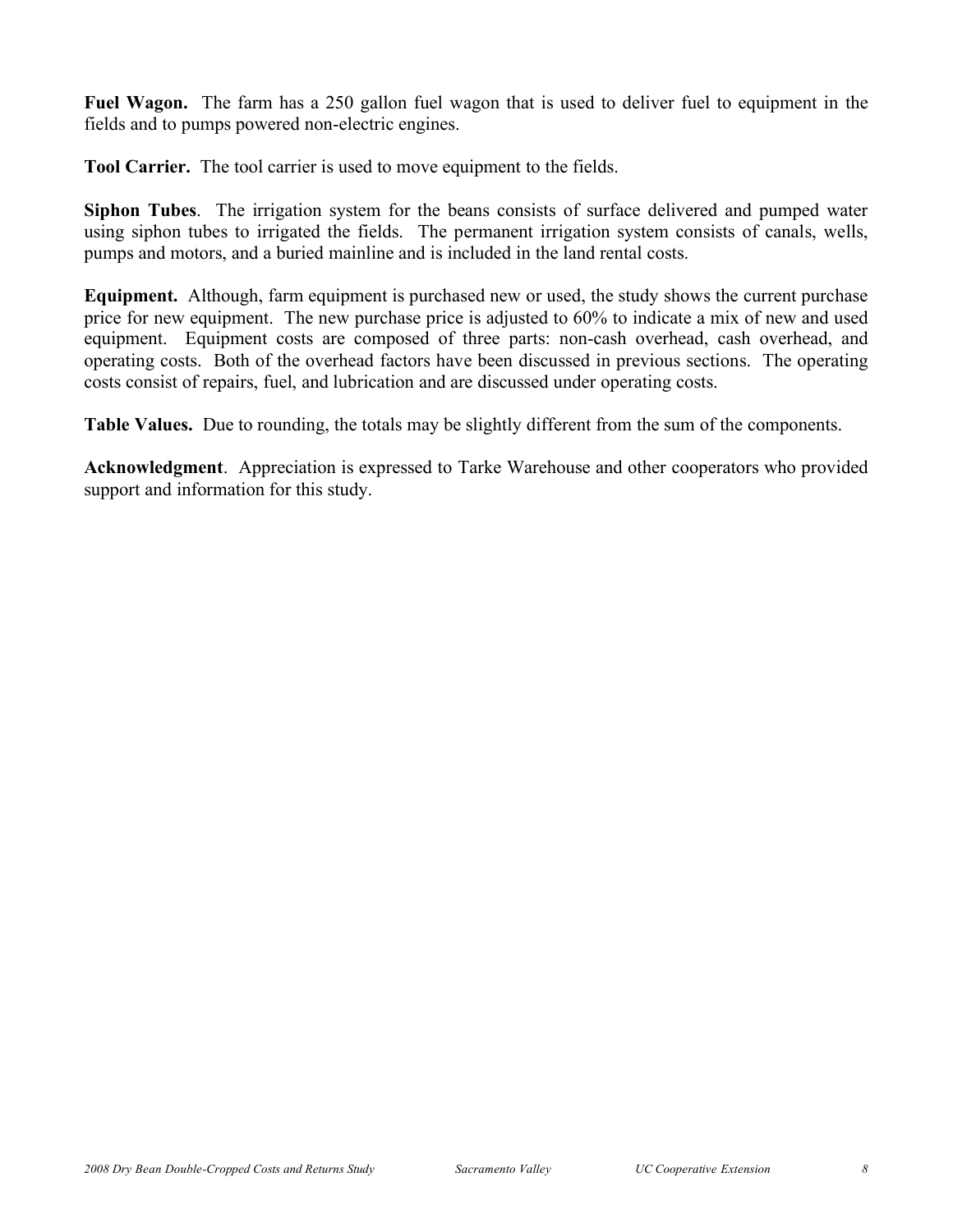## **REFERENCES**

- American Society of Agricultural Engineers. 2002. *American Society of Agricultural Engineers Standards Yearbook*. Russell H. Hahn and Evelyn E. Rosentreter (ed.) St. Joseph, MO. 41st edition.
- Blank, Steve, Karen Klonsky, Kim Norris, and Steve Orloff. 1992. *Acquiring alfalfa hay equipment: A financial analysis of alternatives*. University of California. Oakland, California. Giannini Information Series No. 92-1. http://giannini.ucop.edu/InfoSeries/921-HayEquip.pdf. Internet accessed April, 2008.
- Boehlje, Michael D., and Vernon R. Eidman. 1984. *Farm Management*. John Wiley and Sons. New York, New York
- California Chapter of the American Society of Farm Managers and Rural Appraisers. 2007. *Trends in Agricultural Land and Lease Values.* California Chapter of the American Society of Farm Managers and Rural Appraisers, Inc. Woodbridge, CA.
- California Department of Food and Agriculture. 2002, 2003, 2004, 2005, 2006. California Department of Food and Agriculture. County Agricultural Commissioners' Data. http://www.nass.usda.gov/Statistics\_by\_State/California/Publications/AgComm/indexcac.asp. Internet accessed April, 2008.
- California State Automobile Association. 2008. *Gas Price Averages 2007.* AAA Press Room, San Francisco, CA. http://www.csaa.com/portal/site/CSAA/menuitem.5313747aa611bd4e320cfad592278a0c/?vgnextoid= 8d642ce6cda97010VgnVCM1000002872a8c0RCRD. Internet accessed April, 2008.
- California State Board of equalization. *Fuel Tax Division Tax Rates.* http://www.boe.ca.gov/sptaxprog/spftdrates.htm. Internet accessed April, 2008.
- Energy Information Administration. 2007. *Weekly Retail on Highway Diesel Prices.* http://tonto.eia.doe.gov/oog/info/gdu/gasdiesel.asp. Internet accessed April, 2008.
- Integrated Pest Management Education and Publications. 2007. *UC IPM Pest Management Guidelines: Dry Beans*. *In* M. L. Flint (ed.) *UC IPM pest management guidelines*. Pub. 3339. UC IPM pest management guidelines. University of California. Division of Agriculture and Natural Resources. Oakland, California. http://www.ipm.ucdavis.edu/PMG/selectnewpest.beans.html. Internet accessed April, 2008.
- Schmierer, Jerry, Doug Munier, Rachael Long, Karen M. Klonsky, Pete Livingston. 2004. *Sample Costs To Produce Beans, Common Dry Varieties – Single-Cropped in the Sacramento Valley.* University of California, Cooperative Extension. Department of Agricultural and Resource Economics. Davis, CA. http://coststudies.ucdavis.edu/files/beansv20042.pdf. Internet accessed April, 2008.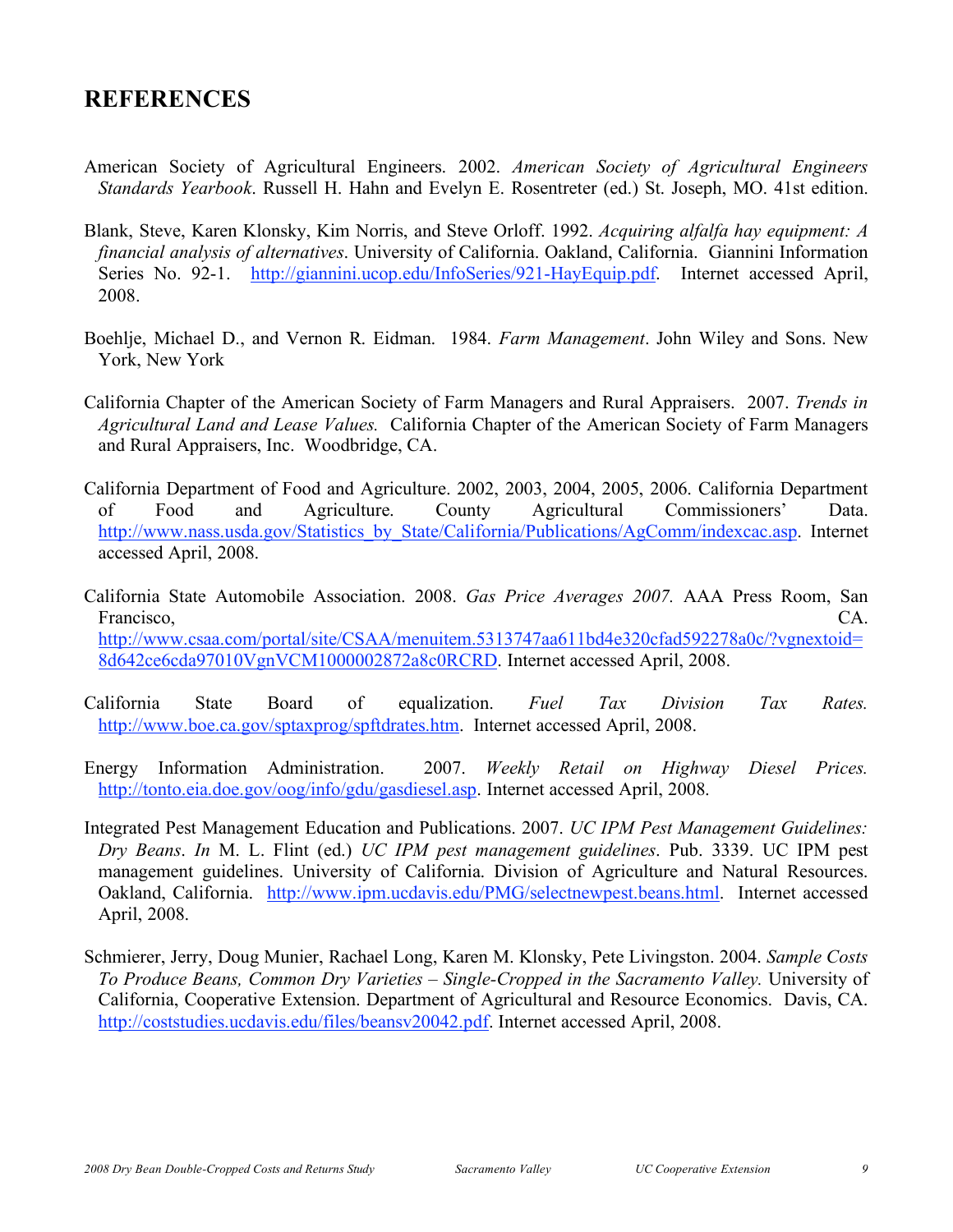- Schmierer, Jerry, Doug Munier, Rachael Long, Karen M. Klonsky, Pete Livingston. 2004. *Sample Costs To Produce Beans, Common Dry Varieties – Double-Cropped in the Sacramento Valley.* University of California, Cooperative Extension. Department of Agricultural and Resource Economics. Davis, CA. http://coststudies.ucdavis.edu/files/beansv2004.pdf. Internet accessed April, 2008.
- Smith, Jerry D., W. H. Isom, H. Agamalian, W. Bendixen, V. Burton, M. Canevari, M. Murray, and M. Vilchez. 1989. *Common Dry Bean Production In California*. Cooperative Extension. University of California. Division of Agriculture and Natural Resources. Oakland, California. Publication 21468.

For information concerning the above or other University of California publications, contact UC DANR Communications Services at 1-800-994-8849, online at www.ucop.edu, or your local county UC Cooperative Extension office.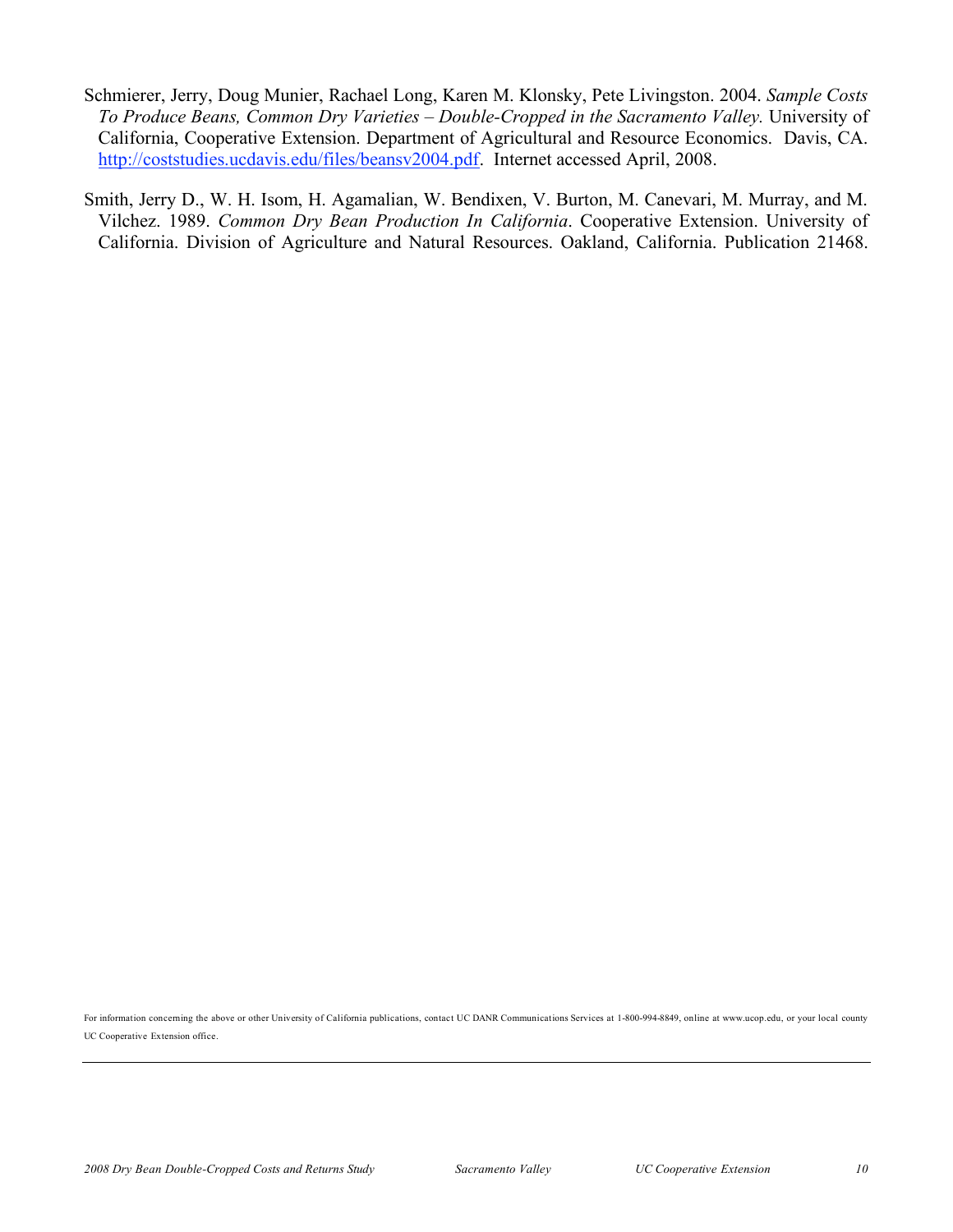#### UC COOPERATIVE EXTENSION Table 1 COSTS PER ACRE TO PRODUCE BEANS SACRAMENTO VALLEY – 2008 DOUBLE CROPPED COMMON DRY BEANS

|                                       | \$10.88/hr. non-machine labor |                  |                  |                   | Yield per Acre: 19.2 Cwt                                         |                  |      |
|---------------------------------------|-------------------------------|------------------|------------------|-------------------|------------------------------------------------------------------|------------------|------|
|                                       | Operation                     |                  |                  |                   | --------------- Cash and Labor Costs per Acre ------------------ |                  |      |
|                                       | Time                          |                  | Labor Fuel, Lube | Material          | Custom/                                                          | Total            | Your |
| Operation                             | (Hrs/A)                       |                  | Cost & Repairs   | Cost              | Rent                                                             | Cost             | Cost |
| Cultural:                             |                               |                  |                  |                   |                                                                  |                  |      |
| Disc Stubble                          | 0.25                          | 5                | 15               | $\mathbf{0}$      | $\boldsymbol{0}$                                                 | 20               |      |
| Weed Control - Preplant Herbicide     | 0.20                          | $\overline{4}$   | 5                | 26                | $\mathbf{0}$                                                     | 35               |      |
| Finish Disc 2X                        | 0.40                          | 8                | 25               | $\mathbf{0}$      | $\mathbf{0}$                                                     | 32               |      |
| List Beds & Apply Starter Fertilizer  | 0.15                          | 3                | 4                | 46                | $\mathbf{0}$                                                     | 52               |      |
| Make Drain 3X                         | 0.15                          | 3                | 9                | $\mathbf{0}$      | $\mathbf{0}$                                                     | 12               |      |
| Pre-Irrigation                        | 2.40                          | 26               | $\boldsymbol{0}$ | 16                | $\mathbf{0}$                                                     | 42               |      |
| Plant Beans                           | 0.25                          | 10               | 7                | 40                | $\mathbf{0}$                                                     | 57               |      |
| Irrigate 6X                           | 6.00                          | 65               | $\overline{0}$   | 59                | $\mathbf{0}$                                                     | 124              |      |
| Close Drains 3X                       | 0.07                          | $\mathbf{1}$     | 2                | $\boldsymbol{0}$  | $\mathbf{0}$                                                     | 3                |      |
| Cultivate                             | 0.20                          | $\overline{4}$   | 5                | $\boldsymbol{0}$  | $\mathbf{0}$                                                     | 9                |      |
| Insect Control - Mites/Lygus          | 0.33                          | 6                | 8                | 15                | $\mathbf{0}$                                                     | 29               |      |
| Cultivate & Sidedress Fertilizer      | 0.20                          | $\overline{4}$   | 5                | 53                | $\mathbf{0}$                                                     | 62               |      |
| Insect Control - Lygus/Worms/Aphids   | 0.00                          | $\mathbf{0}$     | $\overline{0}$   | 12                | 10                                                               | 21               |      |
| Laser Level - 12% of Acreage          | 0.00                          | $\mathbf{0}$     | 0                | $\mathbf{0}$      | 17                                                               | 17               |      |
| Pickup Truck Use                      | 0.19                          | 7                | 5                | $\mathbf{0}$      | $\mathbf{0}$                                                     | 12               |      |
| ATV Use                               | 0.19                          | $\overline{4}$   | $\mathbf{1}$     | $\boldsymbol{0}$  | $\boldsymbol{0}$                                                 | $\overline{4}$   |      |
| TOTAL CULTURAL COSTS                  | 10.99                         | 149              | 90               | 265               | 27                                                               | 531              |      |
| Harvest:                              |                               |                  |                  |                   |                                                                  |                  |      |
| Cut & Rake Beans                      | 0.00                          | $\boldsymbol{0}$ | $\boldsymbol{0}$ | $\boldsymbol{0}$  | 30                                                               | 30               |      |
| Thresh Beans                          | 0.00                          | $\boldsymbol{0}$ | $\boldsymbol{0}$ | $\boldsymbol{0}$  | 38                                                               | 38               |      |
| Haul Beans To Warehouse               | 0.00                          | $\mathbf{0}$     | 0                | $\boldsymbol{0}$  | 12                                                               | 12               |      |
| Clean, Bag, Store & Insure Beans      | 0.00                          | $\mathbf{0}$     | $\overline{0}$   | $\mathbf{0}$      | 73                                                               | 73               |      |
| Dry Bean Advisory Board Assessments   | 0.00                          | $\boldsymbol{0}$ | $\overline{0}$   | 4                 | $\boldsymbol{0}$                                                 | $\overline{4}$   |      |
| TOTAL HARVEST COSTS                   | 0.00                          | $\overline{0}$   | $\overline{0}$   | $\overline{4}$    | 154                                                              | 158              |      |
| Interest on Operating Capital @ 6.75% |                               |                  |                  |                   |                                                                  | 11               |      |
| TOTAL OPERATING COSTS/ACRE            |                               | 149              | 90               | 270               | 180                                                              | 700              |      |
| <b>CASH OVERHEAD:</b>                 |                               |                  |                  |                   |                                                                  |                  |      |
| Liability Insurance                   |                               |                  |                  |                   |                                                                  | $\mathbf{1}$     |      |
| Office Expense                        |                               |                  |                  |                   |                                                                  | 11               |      |
| Share Rent @ 15% of Gross Returns     |                               |                  |                  |                   |                                                                  | 101              |      |
| Property Taxes                        |                               |                  |                  |                   |                                                                  | 2                |      |
| Property Insurance                    |                               |                  |                  |                   |                                                                  | $\overline{c}$   |      |
| <b>Investment Repairs</b>             |                               |                  |                  |                   |                                                                  | 5                |      |
| TOTAL CASH OVERHEAD COSTS             |                               |                  |                  |                   |                                                                  | 126              |      |
| TOTAL CASH COSTS/ACRE                 |                               |                  |                  |                   |                                                                  | 827              |      |
| NON-CASH OVERHEAD:                    |                               |                  |                  |                   |                                                                  |                  |      |
|                                       |                               | Per producing    |                  | -- Annual Cost -- |                                                                  |                  |      |
| Investment                            |                               | Acre             |                  | Capital Recovery  |                                                                  |                  |      |
| Shop Building                         |                               | 138              |                  | 9                 |                                                                  | 9                |      |
| Fuel Tanks & Pumps - 2 250 Gallon     |                               | $\overline{c}$   |                  | $\boldsymbol{0}$  |                                                                  | $\boldsymbol{0}$ |      |
| Shop Tools                            |                               | 9                |                  | 1                 |                                                                  | 1                |      |
| Fuel Wagon                            |                               | 1                |                  | $\mathbf{0}$      |                                                                  | $\overline{0}$   |      |
| Tool Carrier                          |                               | 11               |                  | 1                 |                                                                  | 1                |      |
| Siphon Tubes                          |                               | $\overline{3}$   |                  | $\boldsymbol{0}$  |                                                                  | $\boldsymbol{0}$ |      |
| Equipment                             |                               | 213              |                  | 23                |                                                                  | 23               |      |
| TOTAL NON-CASH OVERHEAD COSTS         |                               | 377              |                  | 34                |                                                                  | 34               |      |
| TOTAL COSTS/ACRE                      |                               |                  |                  |                   |                                                                  | 859              |      |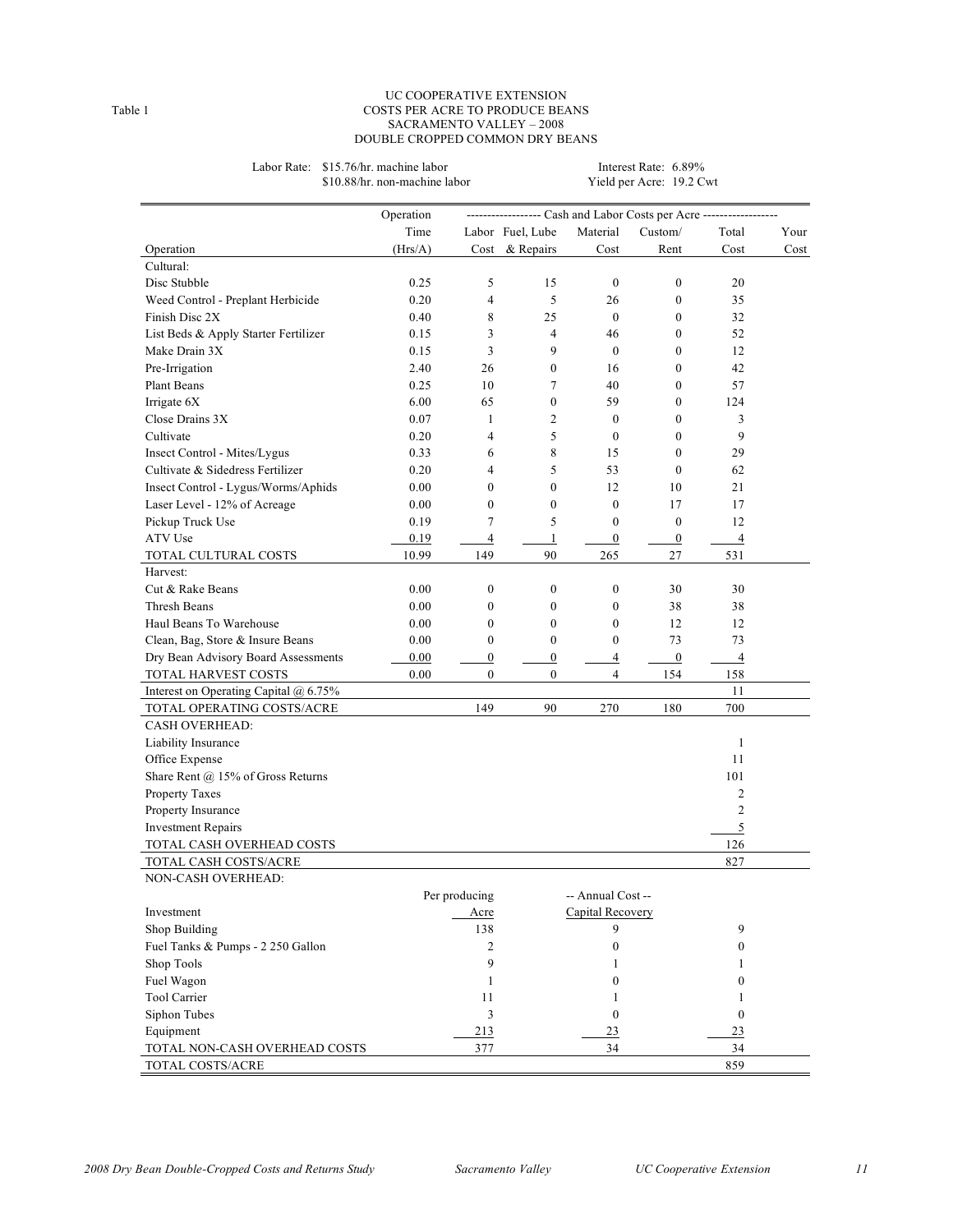#### UC COOPERATIVE EXTENSION Table 2. COSTS AND RETURNS PER ACRE TO PRODUCE BEANS SACRAMENTO VALLEY - 2008 DOUBLE CROPPED COMMON DRY BEANS

Labor Rate: \$15.76/hr. machine labor Interest Rate: 6.75% \$10.88/hr. non-machine labor

|                                                                            |                    |             | Price or  | Value or         | Your |
|----------------------------------------------------------------------------|--------------------|-------------|-----------|------------------|------|
|                                                                            | Quantity/Acre Unit |             | Cost/Unit | Cost/Acre        | Cost |
| <b>GROSS RETURNS</b>                                                       |                    |             |           |                  |      |
| Double Cropped Dry Beans                                                   |                    | 20.0 Cwt    | 35.00     | 700<br>700       |      |
| TOTAL GROSS RETURNS FOR DOUBLE CROPPED DRY BEANS<br><b>OPERATING COSTS</b> |                    |             |           |                  |      |
| Custom:                                                                    |                    |             |           |                  |      |
| Herbicide:                                                                 |                    |             |           |                  |      |
| Dual Magnum                                                                |                    | 1.00 Pint   | 18.63     | 19               |      |
| Treflan HFP                                                                |                    | 1.50 Pint   | 4.84      | 7                |      |
| Fertilizer:                                                                |                    |             |           |                  |      |
| $8 - 24 - 6$                                                               | 20.00 Gal          |             | 2.28      | 46               |      |
| $20 - 0 - 0$                                                               | 80.00 Lb N         |             | 0.663     | 53               |      |
| Irrigation:                                                                |                    |             |           |                  |      |
| Water                                                                      | 28.00 AcIn         |             | 2.67      | 75               |      |
| Seed:                                                                      |                    |             |           |                  |      |
| Dry Bean Seed                                                              | 75.00 Lb           |             | 0.53      | 40               |      |
| Miticide:                                                                  |                    |             |           |                  |      |
| Kelthane MF                                                                |                    | 2.00 Pint   | 7.29      | 15               |      |
| Insecticide:                                                               |                    |             |           |                  |      |
| Warrior T                                                                  |                    | 3.84 FlOz   | 3.05      | 12               |      |
|                                                                            |                    |             |           |                  |      |
| Custom:                                                                    |                    | $1.00$ Acre | 9.75      | 10               |      |
| Air Application                                                            |                    | 1.00 Acre   | 30.00     | 30               |      |
| Cut & Windrow Beans                                                        |                    |             |           |                  |      |
| Thresh Beans - Weight Charge                                               | 19.20 Cwt          |             | 2.00      | 38               |      |
| Haul Beans                                                                 | 19.20 Cwt          |             | 0.65      | 12               |      |
| Clean, Bag, Store & Insure Beans                                           | 19.20 Cwt          |             | 3.80      | 73               |      |
| Laser Level (1 in 8 years)                                                 |                    | $0.13$ Acre | 130.00    | 17               |      |
| Assessment:                                                                |                    |             |           |                  |      |
| Dry Bean Advisory Board                                                    | 19.20 Cwt          |             | 0.225     | $\overline{4}$   |      |
| Labor (machine)                                                            |                    | 3.33 Hrs    | 15.76     | 53               |      |
| Labor (non-machine)                                                        |                    | 8.90 Hrs    | 10.88     | 97               |      |
| Fuel - Gas                                                                 |                    | 1.24 Gal    | 3.57      | 4                |      |
| Fuel - Diesel                                                              | 17.06 Gal          |             | 3.54      | 60               |      |
| Lube                                                                       |                    |             |           | 10               |      |
| Machinery repair                                                           |                    |             |           | 15               |      |
| Interest on Operating Capital $(a)$ 6.75%                                  |                    |             |           | 11               |      |
| TOTAL OPERATING COSTS/ACRE                                                 |                    |             |           | 700              |      |
| NET RETURNS ABOVE OPERATING COSTS                                          |                    |             |           | $\boldsymbol{0}$ |      |
| <b>CASH OVERHEAD COSTS:</b>                                                |                    |             |           |                  |      |
| Liability Insurance                                                        |                    |             |           | $\mathbf{1}$     |      |
| Office Expense                                                             |                    |             |           | 11               |      |
| Share Rent @ 15% of Gross Returns                                          |                    |             |           | 101              |      |
| Property Taxes                                                             |                    |             |           | 2                |      |
| Property Insurance                                                         |                    |             |           | $\overline{2}$   |      |
| <b>Investment Repairs</b>                                                  |                    |             |           | 5                |      |
| TOTAL CASH OVERHEAD COSTS/ACRE                                             |                    |             |           | 126              |      |
| TOTAL CASH COSTS/ACRE                                                      |                    |             |           | 827              |      |
| NON-CASH OVERHEAD COSTS (CAPITAL RECOVERY):                                |                    |             |           |                  |      |
| Shop Building                                                              |                    |             |           | 9                |      |
| Fuel Tanks & Pumps - 2 250 Gallon                                          |                    |             |           | $\boldsymbol{0}$ |      |
| Shop Tools                                                                 |                    |             |           | 1                |      |
| Fuel Wagon                                                                 |                    |             |           | $\boldsymbol{0}$ |      |
| Tool Carrier                                                               |                    |             |           | 1                |      |
| Siphon Tubes                                                               |                    |             |           | $\boldsymbol{0}$ |      |
| Equipment                                                                  |                    |             |           | 23               |      |
| TOTAL NON-CASH OVERHEAD COSTS/ACRE                                         |                    |             |           | 34               |      |
| TOTAL COSTS/ACRE                                                           |                    |             |           | 859              |      |
| NET RETURNS ABOVE TOTAL COSTS                                              |                    |             |           | $-159$           |      |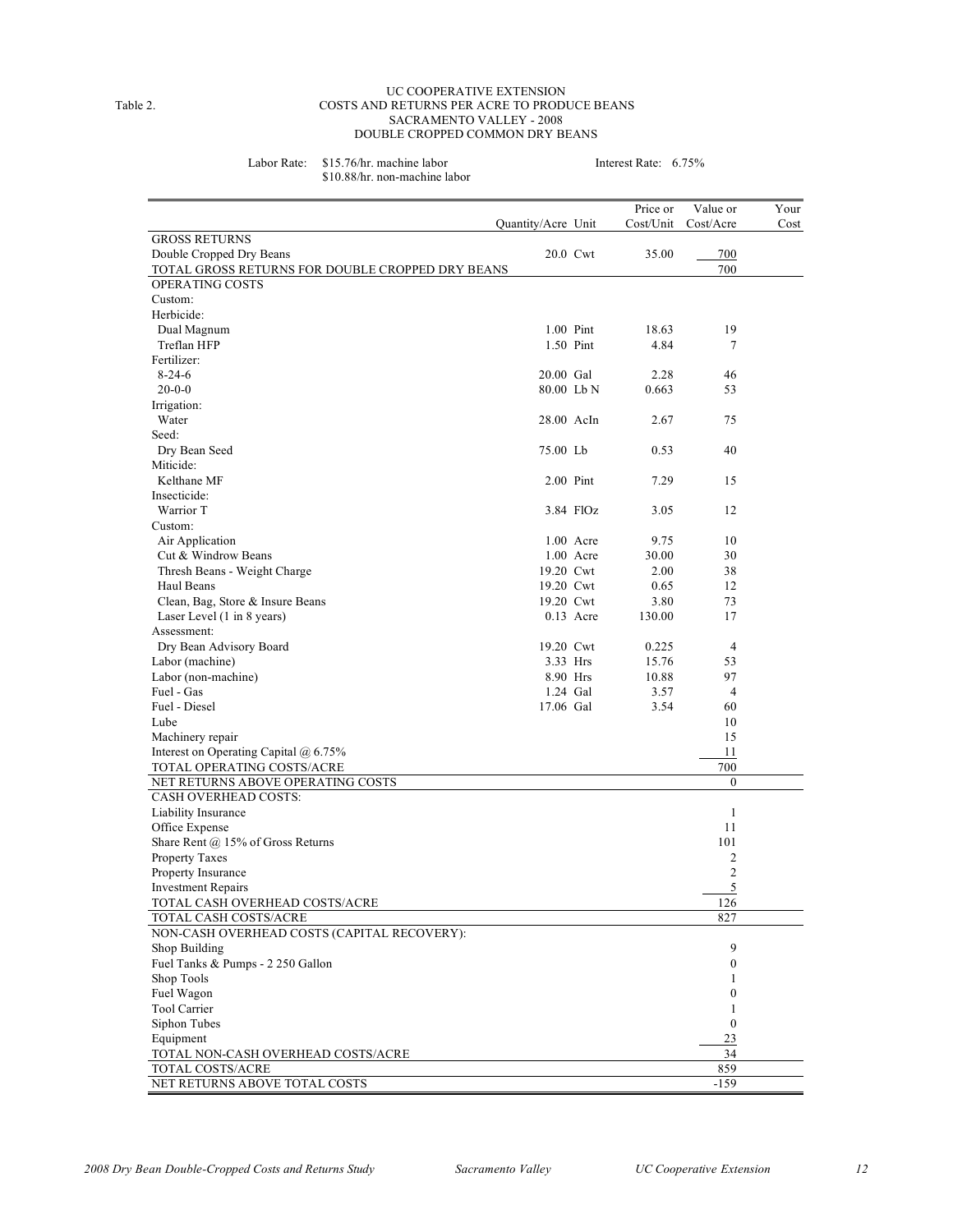#### UC COOPERATIVE EXTENSION Table 3. MONTHLY CASH COSTS PER ACRE TO PRODUCE BEANS SACRAMENTO VALLEY – 2008 DOUBLE CROPPED COMMON DRY BEANS

|                                       |                  |                |                |                  |                  |                  |                  |                  |                  |                  |                  | MA               |                |
|---------------------------------------|------------------|----------------|----------------|------------------|------------------|------------------|------------------|------------------|------------------|------------------|------------------|------------------|----------------|
| Beginning JUNE 08                     | <b>JUN</b>       |                | <b>JUL AUG</b> | <b>SEP</b>       |                  | OCT NOV          | DEC              | JAN              |                  | FEB MAR APR      |                  |                  | Y TOTAL        |
| <b>MAY 09</b><br>Ending               | ${\bf 08}$       | 08             | 08             | 08               | 08               | 08               | 08               | 09               | 09               | 09               | 09               | 09               |                |
| Cultural:                             |                  |                |                |                  |                  |                  |                  |                  |                  |                  |                  |                  |                |
| Disc Stubble                          | 20               |                |                |                  |                  |                  |                  |                  |                  |                  |                  |                  | 20             |
| Weed Control - Preplant Herbicide     | 35               |                |                |                  |                  |                  |                  |                  |                  |                  |                  |                  | 35             |
| Finish Disc 2X                        | 32               |                |                |                  |                  |                  |                  |                  |                  |                  |                  |                  | 32             |
| List Beds & Apply Starter Fertilizer  | 52               |                |                |                  |                  |                  |                  |                  |                  |                  |                  |                  | 52             |
| Make Drain 3X                         | $\overline{4}$   | $\overline{4}$ | $\overline{4}$ |                  |                  |                  |                  |                  |                  |                  |                  |                  | 12             |
| Pre-Irrigation                        | 42               |                |                |                  |                  |                  |                  |                  |                  |                  |                  |                  | 42             |
| <b>Plant Beans</b>                    | 57               |                |                |                  |                  |                  |                  |                  |                  |                  |                  |                  | 57             |
| Irrigate 6X                           | 29               | 53             | 42             |                  |                  |                  |                  |                  |                  |                  |                  |                  | 124            |
| Close Drains 3X                       | $\mathbf{1}$     |                | $\overline{2}$ |                  |                  |                  |                  |                  |                  |                  |                  |                  | 3              |
| Cultivate                             | 9                |                |                |                  |                  |                  |                  |                  |                  |                  |                  |                  | 9              |
| Insect Control - Mites/Lygus          |                  | 29             |                |                  |                  |                  |                  |                  |                  |                  |                  |                  | 29             |
| Cultivate & Sidedress Fertilizer      |                  | 62             |                |                  |                  |                  |                  |                  |                  |                  |                  |                  | 62             |
| Insect Control - Lygus/Worms/Aphids   |                  |                | 21             |                  |                  |                  |                  |                  |                  |                  |                  |                  | 21             |
| Laser Level - 12% of Acreage          |                  |                |                | 17               |                  |                  |                  |                  |                  |                  |                  |                  | 17             |
| Pickup Truck Use                      | $\overline{c}$   | $\overline{c}$ | $\overline{c}$ | $\overline{2}$   | $\overline{c}$   |                  |                  |                  |                  |                  |                  |                  | 12             |
| ATV Use                               | $\mathbf{1}$     | $\mathbf{1}$   | $\mathbf{1}$   | $\mathbf{1}$     | $\mathbf{1}$     |                  |                  |                  |                  |                  |                  |                  | $\overline{4}$ |
| TOTAL CULTURAL COSTS                  | 284              | 151            | 73             | 20               | 3                |                  |                  |                  |                  |                  |                  |                  | 531            |
| Harvest:                              |                  |                |                |                  |                  |                  |                  |                  |                  |                  |                  |                  |                |
| Cut & Rake Beans                      |                  |                |                | 30               |                  |                  |                  |                  |                  |                  |                  |                  | 30             |
| <b>Thresh Beans</b>                   |                  |                |                | 38               |                  |                  |                  |                  |                  |                  |                  |                  | 38             |
| Haul Beans To Warehouse               |                  |                |                | 12               |                  |                  |                  |                  |                  |                  |                  |                  | 12             |
| Clean, Bag, Store & Insure Beans      |                  |                |                | 73               |                  |                  |                  |                  |                  |                  |                  |                  | 73             |
| Dry Bean Advisory Board Assessment    |                  |                |                | $\overline{4}$   |                  |                  |                  |                  |                  |                  |                  |                  | $\overline{4}$ |
| TOTAL HARVEST COSTS                   |                  |                |                | 158              |                  |                  |                  |                  |                  |                  |                  |                  | 158            |
| Interest on Operating Capital @ 6.75% | $\boldsymbol{2}$ | $\sqrt{2}$     | 3              | $\overline{4}$   | $\boldsymbol{0}$ |                  |                  |                  |                  |                  |                  |                  | $11\,$         |
| TOTAL OPERATING COSTS/ACRE            | 285              | 153            | 76             | 182              | 3                |                  |                  |                  |                  |                  |                  |                  | 700            |
| <b>OVERHEAD:</b>                      |                  |                |                |                  |                  |                  |                  |                  |                  |                  |                  |                  |                |
| Liability Insurance                   |                  | $\mathbf{1}$   |                |                  |                  |                  |                  |                  |                  |                  |                  |                  | $\mathbf{1}$   |
| Office Expense                        | $\mathfrak{2}$   | $\overline{c}$ | $\overline{c}$ | $\mathfrak{2}$   | $\overline{2}$   |                  |                  |                  |                  |                  |                  |                  | 11             |
| Share Rent @ 15% of Gross Returns     |                  |                |                | 105              |                  |                  |                  |                  |                  |                  |                  |                  | 105            |
| Property Taxes                        | $\mathbf{1}$     |                |                |                  |                  |                  | 1                |                  |                  |                  |                  |                  | $\overline{c}$ |
| Property Insurance                    | $\mathbf{1}$     |                |                |                  |                  |                  | 1                |                  |                  |                  |                  |                  | $\overline{2}$ |
| <b>Investment Repairs</b>             | $\overline{0}$   | $\overline{0}$ | $\overline{0}$ | $\boldsymbol{0}$ | $\boldsymbol{0}$ | $\boldsymbol{0}$ | $\boldsymbol{0}$ | 0                | $\boldsymbol{0}$ | $\boldsymbol{0}$ | $\boldsymbol{0}$ | $\boldsymbol{0}$ | 5              |
| TOTAL CASH OVERHEAD COSTS             | 5                | $\overline{4}$ | 3              | 108              | 3                | $\mathbf{0}$     | $\overline{c}$   | $\boldsymbol{0}$ | $\mathbf{0}$     | $\boldsymbol{0}$ | $\boldsymbol{0}$ | $\boldsymbol{0}$ | 126            |
| TOTAL CASH COSTS/ACRE                 | 290              | 157            | 79             | 290              | 9                | $\boldsymbol{0}$ | $\overline{2}$   | $\overline{0}$   | $\mathbf{0}$     | $\boldsymbol{0}$ | $\boldsymbol{0}$ | $\boldsymbol{0}$ | 827            |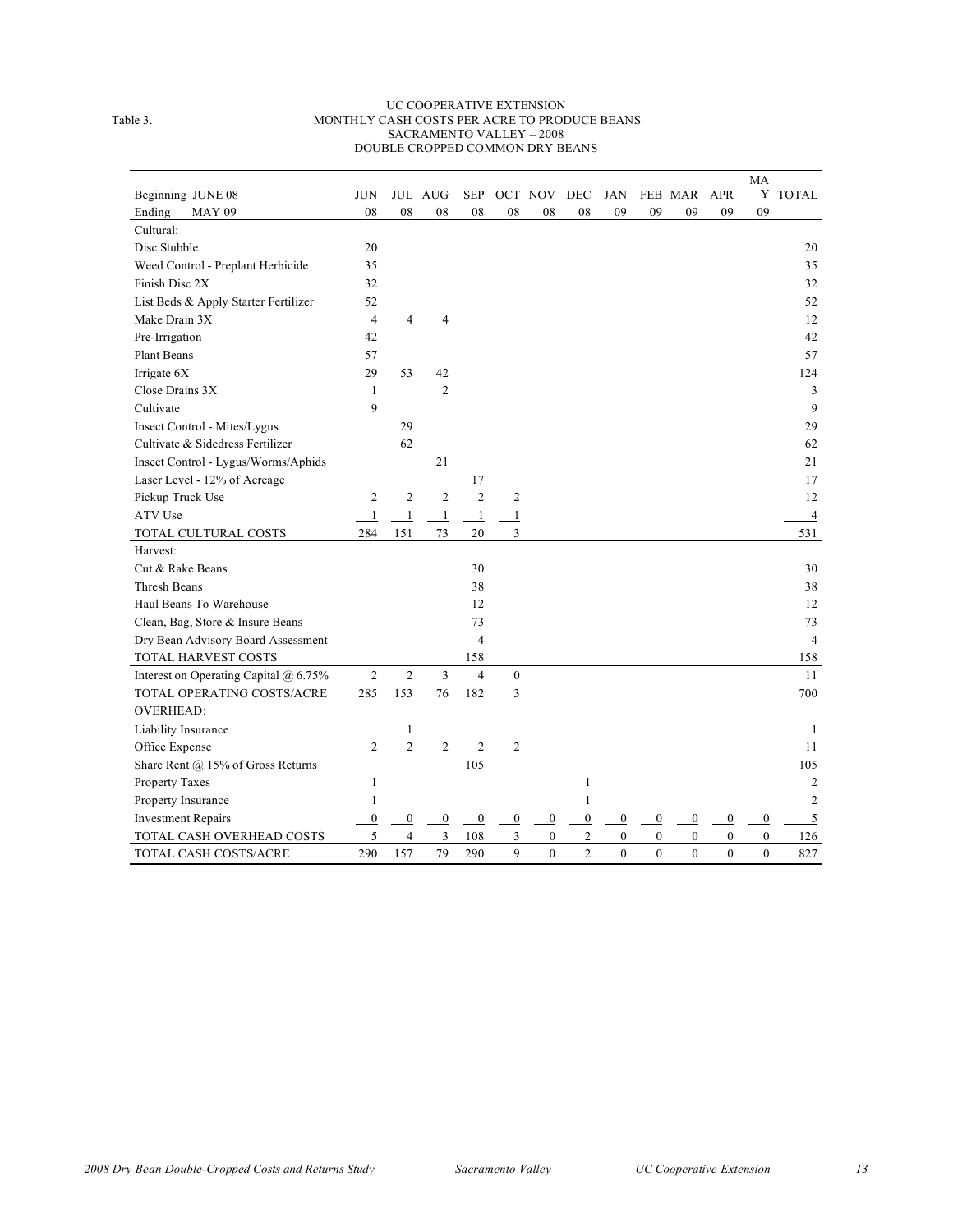#### UC COOPERATIVE EXTENSION Table 4. WHOLE FARM ANNUAL EQUIPMENT, INVESTMENT, AND BUSINESS OVERHEAD COSTS SACRAMENTO VALLEY – 2008 DOUBLE CROPPED COMMON DRY BEANS

|    |                          |         |      |         |          | - Cash Overhead - |       |        |
|----|--------------------------|---------|------|---------|----------|-------------------|-------|--------|
|    |                          |         | Yrs  | Salvage | Capital  | Insur-            |       |        |
|    | Yr Description           | Price   | Life | Value   | Recovery | ance              | Taxes | Total  |
| 08 | 200 HP Crawler Tractor   | 174,685 | 10   | 51,599  | 17,558   | 837               | 1,131 | 19,526 |
| 08 | 90 HP 2WD Tractor        | 66,431  | 10   | 19,623  | 6,677    | 318               | 430   | 7,426  |
| 08 | <b>ATV</b>               | 4,747   | 5    | 2,127   | 683      | 25                | 34    | 743    |
| 08 | Cultivator - 6 Row       | 10,153  | 12   | 1,406   | 1,005    | 43                | 58    | 1,106  |
| 08 | Disc - Finish 18'        | 25,133  | 10   | 4,445   | 2,771    | 109               | 148   | 3,029  |
| 08 | Disc - Stubble 16'       | 18,320  | 10   | 3,240   | 2,020    | 80                | 108   | 2,208  |
| 08 | Ditcher V                | 4,474   | 15   | 430     | 388      | 18                | 25    | 431    |
| 08 | Lister - 6 Row           | 1,769   | 12   | 245     | 175      | 7                 | 10    | 193    |
| 08 | Pickup $-1/2$ Ton        | 22,572  | 5    | 10,116  | 3,248    | 121               | 163   | 3,532  |
| 08 | Pickup - 3/4 Ton         | 26,881  | 5    | 12,047  | 3,868    | 144               | 195   | 4,206  |
| 08 | Planter - 6 Row          | 17,141  | 10   | 3,031   | 1,890    | 75                | 101   | 2,066  |
| 08 | Rear Blade - 8'          | 2,685   | 20   | 140     | 197      | 10                | 14    | 222    |
| 08 | Saddle Tank - 300 Gallon | 3,565   | 10   | 630     | 393      | 16                | 21    | 430    |
| 08 | Spray Boom - 20'         | 482     | 10   | 85      | 53       | 2                 | 3     | 58     |
|    | <b>TOTAL</b>             | 379,038 |      | 109,164 | 40,927   | 1,806             | 2,441 | 45,175 |
|    | $60\%$ of New Cost $*$   | 227,423 |      | 65,498  | 24,556   | 1,084             | 1,465 | 27,105 |

#### ANNUAL EQUIPMENT COSTS

\* Used to reflect a mix of new and used equipment.

#### ANNUAL INVESTMENT COSTS

|                                   |         |      |         |          | ------ Cash Overhead ------ |       |         |        |
|-----------------------------------|---------|------|---------|----------|-----------------------------|-------|---------|--------|
|                                   |         | Yrs  | Salvage | Capital  | Insur-                      |       |         |        |
| Description                       | Price   | Life | Value   | Recovery | ance                        | Taxes | Repairs | Total  |
| <b>INVESTMENT</b>                 |         |      |         |          |                             |       |         |        |
| Fuel Tanks & Pumps - 2 250 Gallon | 3,617   | 20   | 362     | 260      | 15                          | 20    | 995     | 1,290  |
| Fuel Wagon                        | 2,157   | 10   | 216     | 251      | 9                           | 12    | 59      | 331    |
| Shop Building                     | 206,688 | 25   | 20,669  | 13,103   | 841                         | 1,137 | 5,684   | 20,765 |
| Shop Tools                        | 13.790  | 20   | 1,308   | 994      | 56                          | 75    | 379     | 1,505  |
| Siphon Tubes                      | 3,893   | 20   | 389     | 280      | 16                          | 21    | 107     | 424    |
| <b>Tool Carrier</b>               | 15,949  | 15   | 1,595   | 1,381    | 65                          | 88    | 438     | 1,972  |
| <b>TOTAL INVESTMENT</b>           | 246,094 |      | 24,539  | 16,270   | 1,001                       | 1,353 | 7,662   | 26,287 |

#### ANNUAL BUSINESS OVERHEAD COSTS

|                                          | Units/ |      | Price/ | Total  |
|------------------------------------------|--------|------|--------|--------|
| Description                              | Farm   | Unit | Unit   | Cost   |
| Liability Insurance                      | 1.500  | Acre | 0.90   | 1.350  |
| Office Expense                           | 1.500  | Acre | 11.00  | 16,500 |
| Share Rent $\omega$ 15% of Gross Returns | 100    | Acre | 105.00 | 10.500 |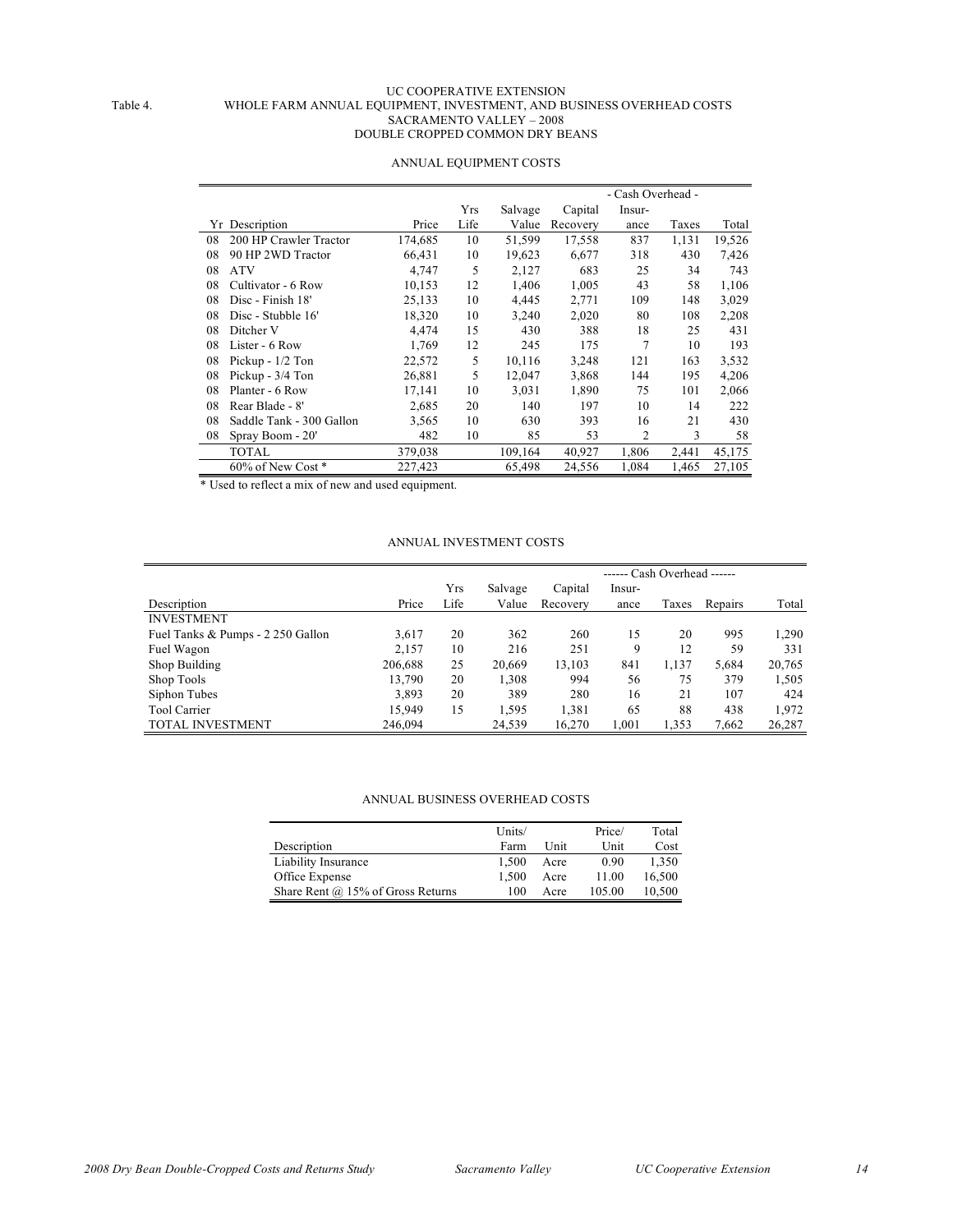#### UC COOPERATIVE EXTENSION Table 5. The state of the state of the HOURLY EQUIPMENT COSTS SACRAMENTO VALLEY – 2008 DOUBLE CROPPED COMMON DRY BEANS

|    |                          | - COSTS PER HOUR ----------------------------------- |          |                   |       |                             |           |       |           |
|----|--------------------------|------------------------------------------------------|----------|-------------------|-------|-----------------------------|-----------|-------|-----------|
|    |                          | Actual                                               |          | - Cash Overhead - |       | -------- Operating -------- |           |       |           |
|    |                          | Hours                                                | Capital  | Insur-            |       |                             | Fuel $\&$ | Total | Total     |
| Yr | Description              | Used                                                 | Recovery | ance              | Taxes | Repairs                     | Lube      | Oper. | Costs/Hr. |
| 08 | 200 HP Crawler Tractor   | 1,600.0                                              | 6.58     | 0.31              | 0.42  | 4.69                        | 47.25     | 51.94 | 59.26     |
| 08 | 90 HP 2WD Tractor        | 1,199.9                                              | 3.34     | 0.16              | 0.22  | 3.12                        | 17.99     | 21.11 | 24.82     |
| 08 | <b>ATV</b>               | 285.0                                                | 1.44     | 0.05              | 0.07  | 0.31                        | 4.11      | 4.42  | 5.99      |
| 08 | Cultivator - 6 Row       | 166.0                                                | 3.63     | 0.15              | 0.21  | 2.15                        | 0.00      | 2.15  | 6.15      |
| 08 | Disc - Finish 18'        | 200.0                                                | 8.31     | 0.33              | 0.44  | 4.18                        | 0.00      | 4.18  | 13.26     |
| 08 | Disc - Stubble 16'       | 200.0                                                | 6.06     | 0.24              | 0.32  | 3.04                        | 0.00      | 3.04  | 9.67      |
| 08 | Ditcher V                | 166.0                                                | 1.40     | 0.07              | 0.09  | 1.47                        | 0.00      | 1.47  | 3.03      |
| 08 | Lister - 6 Row           | 166.5                                                | 0.63     | 0.03              | 0.04  | 0.37                        | 0.00      | 0.37  | 1.07      |
| 08 | Pickup - $1/2$ Ton       | 285.0                                                | 6.84     | 0.25              | 0.34  | 1.48                        | 10.26     | 11.74 | 19.17     |
| 08 | Pickup - 3/4 Ton         | 285.0                                                | 8.14     | 0.30              | 0.41  | 1.75                        | 12.32     | 14.07 | 22.93     |
| 08 | Planter - 6 Row          | 150.0                                                | 7.56     | 0.30              | 0.40  | 4.76                        | 0.00      | 4.76  | 13.03     |
| 08 | Rear Blade - 8'          | 150.0                                                | 0.79     | 0.04              | 0.06  | 0.40                        | 0.00      | 0.40  | 1.29      |
| 08 | Saddle Tank - 300 Gallon | 149.8                                                | 1.57     | 0.06              | 0.08  | 0.97                        | 0.00      | 0.97  | 2.69      |
| 08 | Spray Boom - 20'         | 149.3                                                | 0.21     | 0.01              | 0.01  | 0.13                        | 0.00      | 0.13  | 0.37      |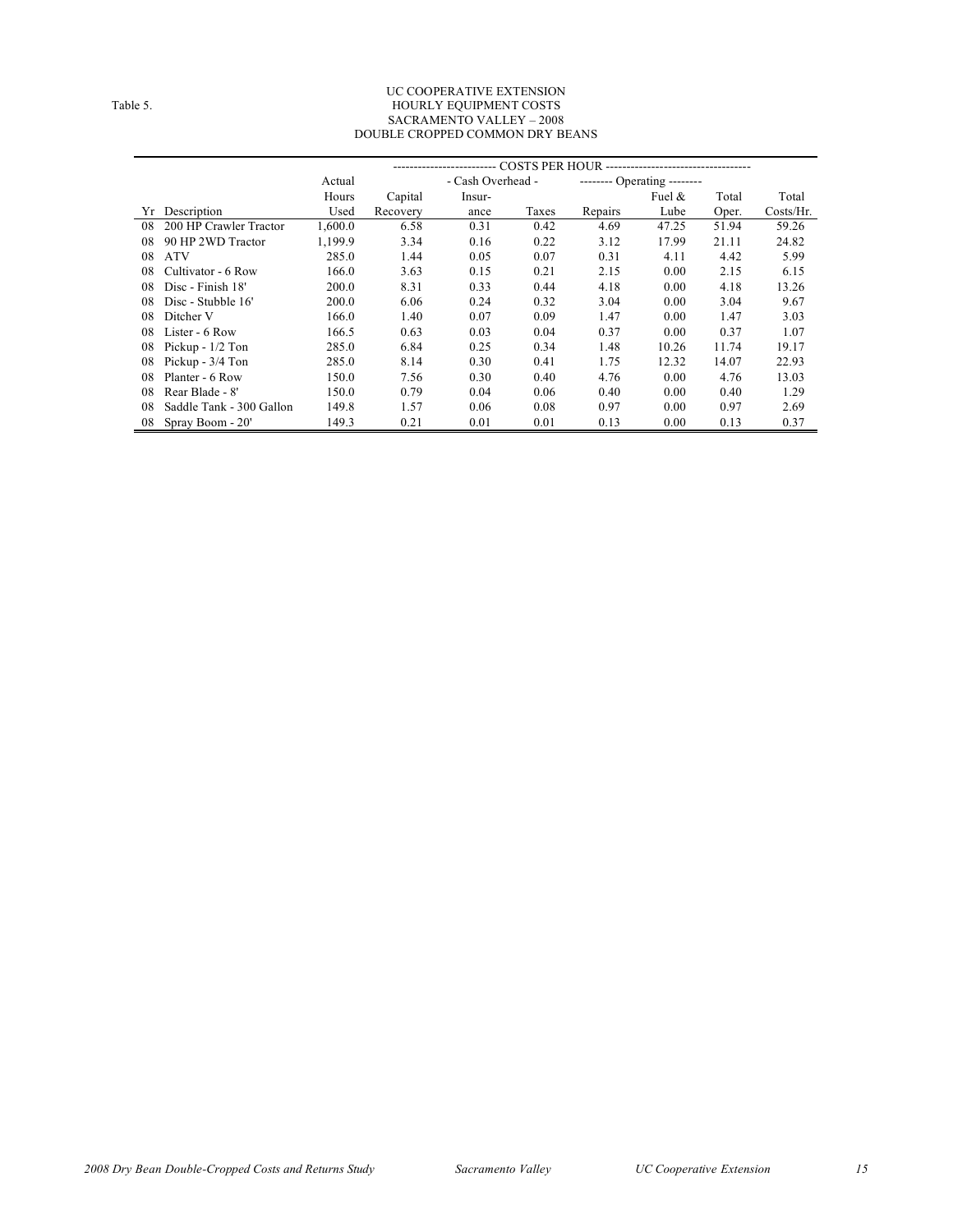#### UC COOPERATIVE EXTENSION Table 6. RANGING ANALYSIS SACRAMENTO VALLEY - 2008 DOUBLE CROPPED COMMON DRY BEANS

|                               | YIELD (CWT/ACRE) |      |      |      |      |      |      |
|-------------------------------|------------------|------|------|------|------|------|------|
|                               | 14.0             | 16.0 | 18.0 | 20.0 | 22.0 | 24.0 | 26.0 |
| <b>OPERATING COSTS/ACRE:</b>  |                  |      |      |      |      |      |      |
| Cultural Cost                 | 531              | 531  | 531  | 531  | 531  | 531  | 531  |
| <b>Harvest Cost</b>           | 120              | 133  | 145  | 158  | 171  | 184  | 197  |
| Interest on Operating Capital | 10               | 10   | 10   | 11   | 11   | 11   | 11   |
| TOTAL OPERATING COSTS/ACRE    | 661              | 674  | 687  | 700  | 713  | 726  | 738  |
| TOTAL OPERATING COSTS/CWT     | 47               | 42   | 38   | 35   | 32   | 30   | 28   |
| CASH OVERHEAD COSTS/ACRE      | 126              | 126  | 126  | 126  | 126  | 126  | 126  |
| <b>TOTAL CASH COSTS/ACRE</b>  | 787              | 800  | 813  | 826  | 839  | 851  | 864  |
| <b>TOTAL CASH COSTS/CWT</b>   | 56               | 50   | 45   | 41   | 38   | 35   | 33   |
| NON-CASH OVERHEAD COSTS/ACRE  | 34               | 34   | 34   | 34   | 34   | 34   | 34   |
| <b>TOTAL COSTS/ACRE</b>       | 821              | 834  | 847  | 859  | 872  | 885  | 898  |
| <b>TOTAL COSTS/CWT</b>        | 59               | 52   | 47   | 43   | 40   | 37   | 35   |

## COSTS PER ACRE AT VARYING YIELDS TO PRODUCE DRY BEANS

NET RETURNS PER ACRE ABOVE OPERATING COSTS FOR DRY BEANS

| <b>PRICE</b>  | YIELD  |            |        |              |        |        |        |  |  |
|---------------|--------|------------|--------|--------------|--------|--------|--------|--|--|
| (DOLLARS/CWT) |        | (CWT/ACRE) |        |              |        |        |        |  |  |
| Dry Beans     | 14.0   | 16.0       | 18.0   | 20.0         | 22.0   | 24.0   | 26.0   |  |  |
| 24.50         | $-318$ | $-282$     | $-246$ | $-210$       | $-174$ | $-138$ | $-101$ |  |  |
| 28.00         | $-269$ | $-226$     | $-183$ | $-140$       | $-97$  | $-54$  | $-10$  |  |  |
| 31.50         | $-220$ | $-170$     | $-120$ | $-70$        | $-20$  | 30     | 81     |  |  |
| 35.00         | $-171$ | $-114$     | $-57$  | $\mathbf{0}$ | 57     | 114    | 172    |  |  |
| 38.50         | $-122$ | $-58$      | 6      | 70           | 134    | 198    | 263    |  |  |
| 42.00         | $-73$  | $-2$       | 69     | 140          | 211    | 282    | 354    |  |  |
| 45.50         | $-24$  | 54         | 132    | 210          | 288    | 366    | 445    |  |  |

#### NET RETURNS PER ACRE ABOVE CASH COSTS FOR DRY BEANS PRICE YIELD (DOLLARS/CWT) (CWT/ACRE) Dry Beans 14.0 16.0 18.0 20.0 22.0 24.0 26.0 24.50 -444 -408 -372 -336 -300 -263 -227 28.00 -395 -352 -309 -266 -223 -179 -136 31.50 -346 -296 -246 -196 -146 -95 -45 35.00 -297 -240 -183 -126 -69 -11 46 38.50 -248 -184 -120 -56 8 73 137 42.00 -199 -128 -57 14 85 157 228 45.50 -150 -72 6 84 162 241 319

| NET RETURNS PER ACRE ABOVE TOTAL COSTS FOR DRY BEANS |        |        |        |              |        |        |        |  |  |  |
|------------------------------------------------------|--------|--------|--------|--------------|--------|--------|--------|--|--|--|
| <b>PRICE</b>                                         |        |        |        | <b>YIELD</b> |        |        |        |  |  |  |
| (DOLLARS/CWT)                                        |        |        |        | (CWT/ACRE)   |        |        |        |  |  |  |
| Dry Beans                                            | 14.0   | 16.0   | 18.0   | 20.0         | 22.0   | 24.0   | 26.0   |  |  |  |
| 24.50                                                | $-478$ | $-442$ | $-406$ | $-369$       | $-333$ | $-297$ | $-261$ |  |  |  |
| 28.00                                                | $-429$ | $-386$ | $-343$ | $-299$       | $-256$ | $-213$ | $-170$ |  |  |  |
| 31.50                                                | $-380$ | $-330$ | $-280$ | $-229$       | $-179$ | $-129$ | $-79$  |  |  |  |
| 35.00                                                | $-331$ | $-274$ | $-217$ | $-159$       | $-102$ | $-45$  | 12     |  |  |  |
| 38.50                                                | $-282$ | $-218$ | $-154$ | $-89$        | $-25$  | 39     | 103    |  |  |  |
| 42.00                                                | $-233$ | $-162$ | $-91$  | $-19$        | 52     | 123    | 194    |  |  |  |
| 45.50                                                | $-184$ | $-106$ | $-28$  | 51           | 129    | 207    | 285    |  |  |  |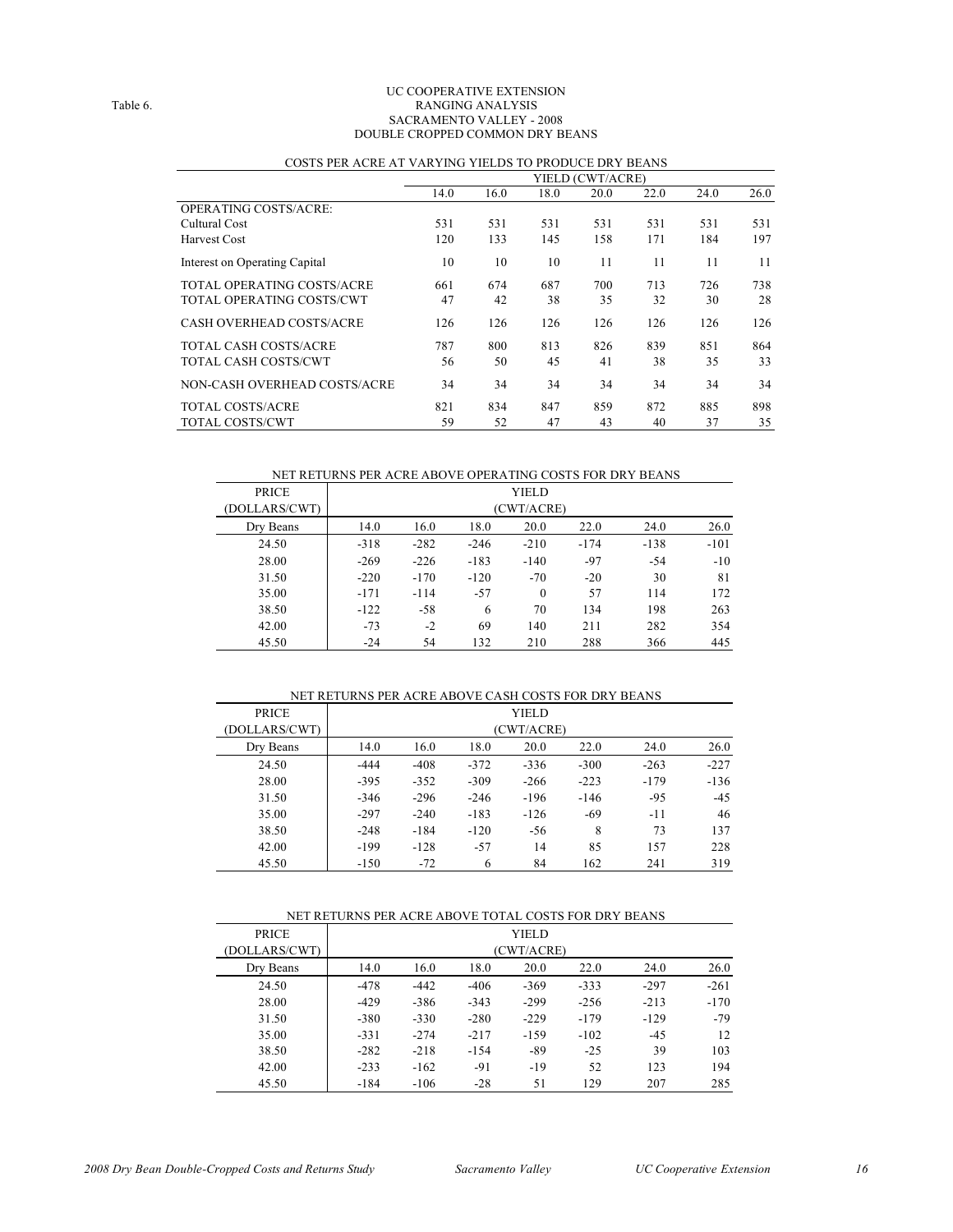#### UC COOPERATIVE EXTENSION Table 7. COSTS AND RETURNS / BREAKEVEN ANALYSIS SACRAMENTO VALLEY – 2008 DOUBLE CROPPED COMMON DRY BEANS

|           | COSTS AND RETURNS - PER ACRE BASIS |              |                |         |                |          |                |  |  |  |  |
|-----------|------------------------------------|--------------|----------------|---------|----------------|----------|----------------|--|--|--|--|
|           |                                    |              |                |         |                |          |                |  |  |  |  |
|           | 1. Gross                           | 2. Operating | 3. Net Returns | 4. Cash | 5. Net Returns | 6. Total | 7. Net Returns |  |  |  |  |
|           | Returns                            | Costs        | Above Oper.    | Costs   | Above Cash     | Costs    | Above Total    |  |  |  |  |
| Crop      |                                    |              | Costs $(1-2)$  |         | Costs $(1-4)$  |          | Costs $(1-6)$  |  |  |  |  |
| Dry Beans | 700                                | 700          |                | 826     | $-126$         | 859      | $-159$         |  |  |  |  |

| COSTS AND RETURNS - TOTAL ACREAGE |          |              |                |         |                |          |                |  |  |  |
|-----------------------------------|----------|--------------|----------------|---------|----------------|----------|----------------|--|--|--|
|                                   | 1. Gross | 2. Operating | 3. Net Returns | 4. Cash | 5. Net Returns | 6. Total | 7. Net Returns |  |  |  |
|                                   | Returns  | Costs        | Above Oper.    | Costs   | Above Cash     | Costs    | Above Total    |  |  |  |
| Crop                              |          |              | $Costs(1-2)$   |         | Costs (1-4)    |          | Costs $(1-6)$  |  |  |  |
| Dry Beans                         | 70.000   | 69.976       | 24             | 82.567  | $-12.567$      | 85.947   | $-15.947$      |  |  |  |

| BREAKEVEN PRICES PER YIELD UNIT |              |       |                                            |       |       |  |  |  |  |
|---------------------------------|--------------|-------|--------------------------------------------|-------|-------|--|--|--|--|
|                                 |              |       | -------- Breakeven Price To Cover -------- |       |       |  |  |  |  |
|                                 | Base Yield   | Yield | Operating                                  | Cash  | Total |  |  |  |  |
| <b>CROP</b>                     | (Units/Acre) | Units | Costs                                      | Costs | Costs |  |  |  |  |
|                                 |              |       | - \$ per Yield Unit ----                   |       |       |  |  |  |  |
| Dry Beans                       | 20.0         | Cwt   | 34.99                                      | 41 28 | 42.97 |  |  |  |  |

| <b>BREAKEVEN YIELDS PER ACRE</b> |       |             |                                                 |       |       |  |  |  |  |
|----------------------------------|-------|-------------|-------------------------------------------------|-------|-------|--|--|--|--|
|                                  |       |             | -------- Breakeven Yield To Cover --------      |       |       |  |  |  |  |
|                                  | Yield | Base Price  | Operating                                       | Cash  | Total |  |  |  |  |
| <b>CROP</b>                      | Units | $(S/U$ nit) | Costs                                           | Costs | Costs |  |  |  |  |
|                                  |       |             | ------------- Yield Units / Acre -------------- |       |       |  |  |  |  |
| Dry Beans                        | Cwt   | \$35.00     | 20.0                                            | 23.6  | 24.6  |  |  |  |  |